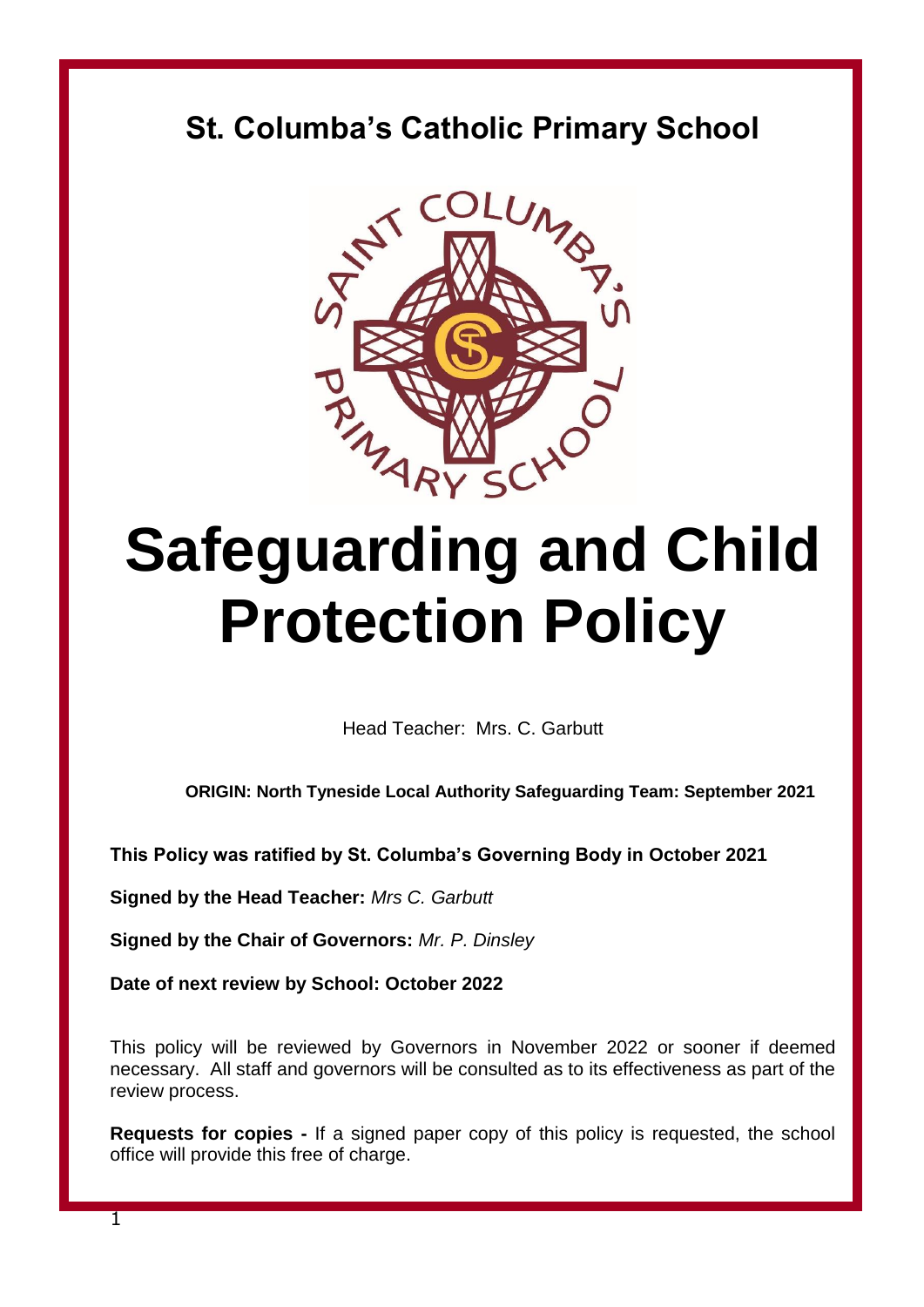All schools are required to have in place a range of measures which support safeguarding in schools. The child protection policy is one of those measures.

Schools must ensure that any Policy they implement in relation to safeguarding and child protection operates effectively, is communicated to, and is clearly understood by staff, is embedded operating practices across the school and is reviewed not less than annually (or as and when safeguarding arrangements in school or legislation change necessitates the need for an additional review).

Schools must ensure that they are able to evidence that they have in place policies and procedures which supports a safeguarding culture – of which child protection is one element. An overarching safeguarding policy and how this differs from child protection is also included in this guidance as part of the sample document for review or consideration, but schools should also make clear links to safeguarding through other procedures in school which includes but is not limited to those listed in reference document B.

#### **Governing Body - Child Protection Responsibilities**

All governing bodies have a responsibility to ensure that child protection, safeguarding and promoting the welfare of children are paramount in how the school operates and are embedded within the schools operating practices and culture. The governance handbook (DfE, 2020) [found here](https://www.gov.uk/government/publications/governance-handbook) outlines that governing bodies should ensure effective procedures linked to all areas of safeguarding children which includes but is not limited to Early Help, the Prevent Duty, Peer on Peer abuse and Mental Health. Governors should also be clear on the role of the Designated Safeguarding Lead as (outlined in Annex C of Keeping Children Safe in Education) and dealing with allegations made against staff (as outlined in Part 4 of Keeping Children Safe in Education). All governing bodies must therefore ensure the following procedures are in place in accordance with the following guidance and legislation.

- Working Together to Safeguard Children (2018), found [here](https://assets.publishing.service.gov.uk/government/uploads/system/uploads/attachment_data/file/722305/Working_Together_to_Safeguard_Children_-_Guide.pdf) *(with amendments Dec 2020)<sup>1</sup>*
- Keeping Children Safe in Education (KCSE 2021)<sup>2</sup> found [here](https://www.gov.uk/government/publications/keeping-children-safe-in-education--2)<sup>3</sup>. Please note that *Keeping Children Safe in Education 2021 outlines that staff who do not work directly with children can read the new Annex A which is a shortened version of Part one. This is not referred to in the policy guidance as the vast majority of staff will at some points, work directly with children and therefore should read all of Part One and Annex B. If schools wish to use the shorted information in Annex A for some specific staff, they should make this clear in their policy.*
- North Tyneside Safeguarding Children Partnership (NTSCP) multi-agency safeguarding arrangements [found here](https://www.northtynesidescp.org.uk/)

The Designated Safeguarding Lead (DSL) and any Deputy Designated Safeguarding Leads (DDSLs), governors and the senior leadership team must:

1. develop a safeguarding and child protection policy that clearly demonstrates how child protection matters are managed in school. It is up to each school to have in place a policy which:

<sup>1</sup> Despite updates made to Working Together in December 2020, the online version of the guidance continues to be dated July 2018. More informatio[n here](https://learning.nspcc.org.uk/media/2496/key-provisions-working-together-to-safeguard-children-2018-2020-updates.pdf)

 $^2$  References to the new Keeping Children Safe in Education 2021 throughout this document will be 'the current KCSE'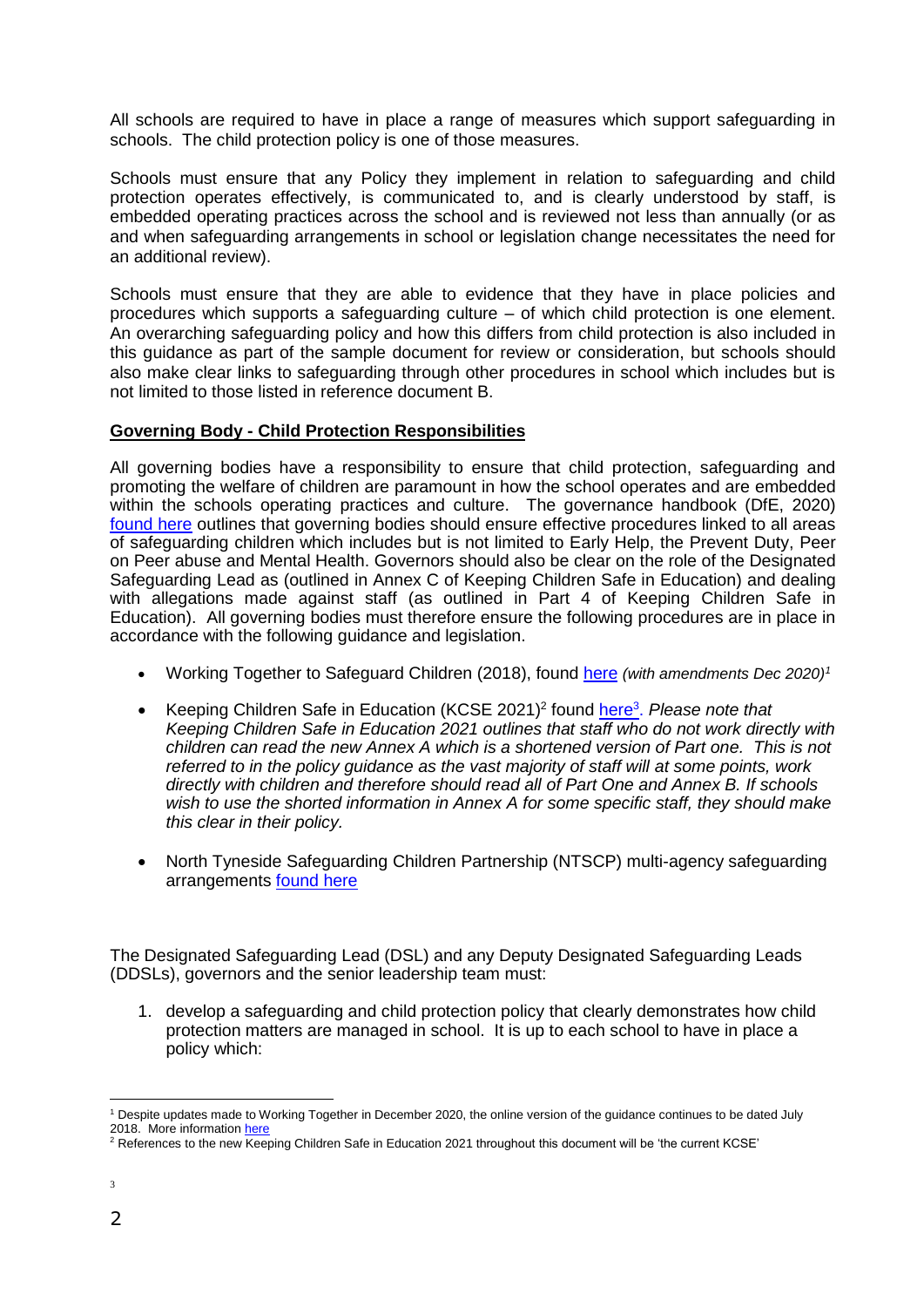- reflects safeguarding and child protection practices within school
- has been reviewed, adopted, and implemented formally
- has been clearly communicated to staff, supply staff, agency workers and volunteers (including Governors)
- is periodically reviewed and updated and re-communicated to staff
- is individual to the school

#### **Additional guidance to be followed for the period of the Covid-19 lockdown**

In addition to having a child protection policy in place reflecting business as usual, a Covid-19 addendum that summaries any key coronavirus related changes linked to the child protection policy was put in place from March 2020 onwards where Covid-19 restrictions, isolation requirements or lockdown arrangements were needed. This was periodically updated to reflect the response to coronavirus as and when needed when lockdown arrangements changed, and government guidance was updated.

Schools should ensure they continue to follow any newly issued guidance during 2021/22 relating to the Coronavirus pandemic and implement any necessary changes to their child protection and safeguarding policy and practices. These requirements may change as the infection numbers increase or decrease during the pandemic. The latest Covid-19 addendum to the child protection policy is included at reference document C in this document. This addendum may become inactive, be re-instated or updated if necessary, as Covid-19 restrictions change. Schools should decide as and when the addendum to the policy applies.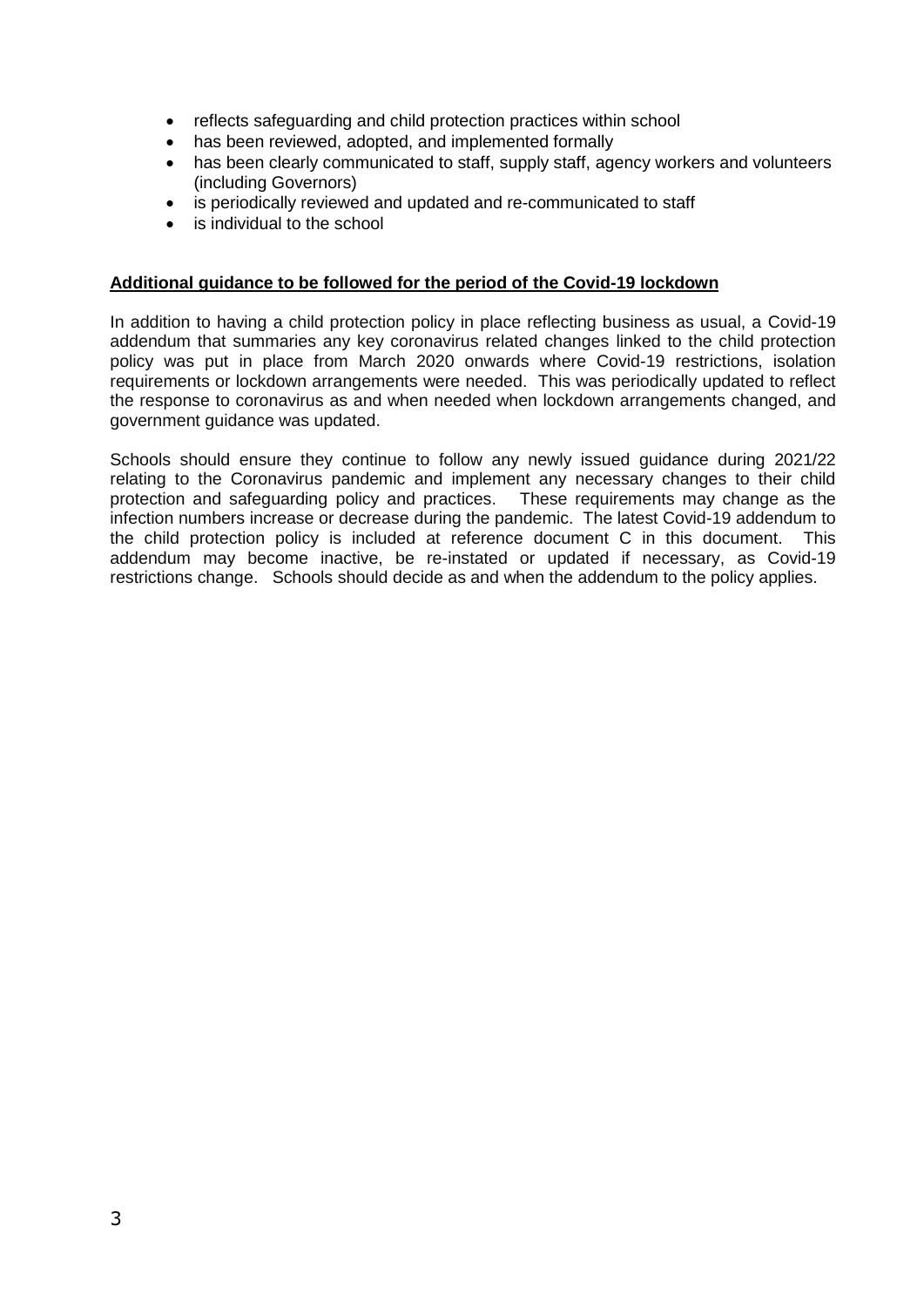# **ST. COLUMBA'S CATHOLIC PRIMARY SCHOOL**

#### **Terms used in this document**

- **ALL** is noted as meaning all staff, supply staff, agency workers and volunteers (including Governors).
- DSL-Designated Safeguarding Lead
- DDSL(s)-Deputy Safeguarding Lead(s).

#### **SAFEGUARDING POLICY**

We define safeguarding as being broader than 'child protection'. Safeguarding in our school confirms what we do for all children, applies across the whole school, and is linked to our overall culture, ethos, and the principles we follow in school. Safeguarding in our school is child centred and ensures that at all times we work in the best interests of the child to ensure that school is a safe place for all of our children and young people to be.

We define Child Protection as what we do for children at risk of significant harm, or who have been significantly harmed and we have separate clear procedures which are understood by ALL, in place for this.

We define children and young people in our school as being children within the age ranges of 3 to 11 years, however we are aware that children include everyone under the age of 18.

As appropriate, to safeguard any young person who is over the age of 18 who continues to receive education in our school, we operate in accordance with local guidance and will report suspicions/allegations of abuse or neglect to the Adult Social Care Gateway Team on 0191 6432777.

We accept and expect ALL in school to understand that safeguarding is everyone's responsibility.

In school we act in the best interest of all children and ensure we take all reasonable steps to prevent them from harm. Having appropriate safeguards in place not only protects and promotes the welfare of children/young people, but also enhances the confidence of pupils, staff, volunteers, and parents/carers. Therefore, safeguarding arrangements should be considered in conjunction with the procedures outlined in Reference Document B.

#### LEGISLATION

It is imperative that all Schools fully recognise the responsibility they have regarding arrangements for safeguarding and promoting the welfare of children. Those statutory responsibilities are noted within the following legislation:

Section 175 of the Education Act 2002 states.

- a local education authority shall make arrangements for ensuring the functions conferred on them in their capacity as a local education authority are exercised with a view to safeguarding and promoting the welfare of children
- schools and Further Education (FE) institutions should give effect to their duty to safeguarding and promote the welfare of their pupils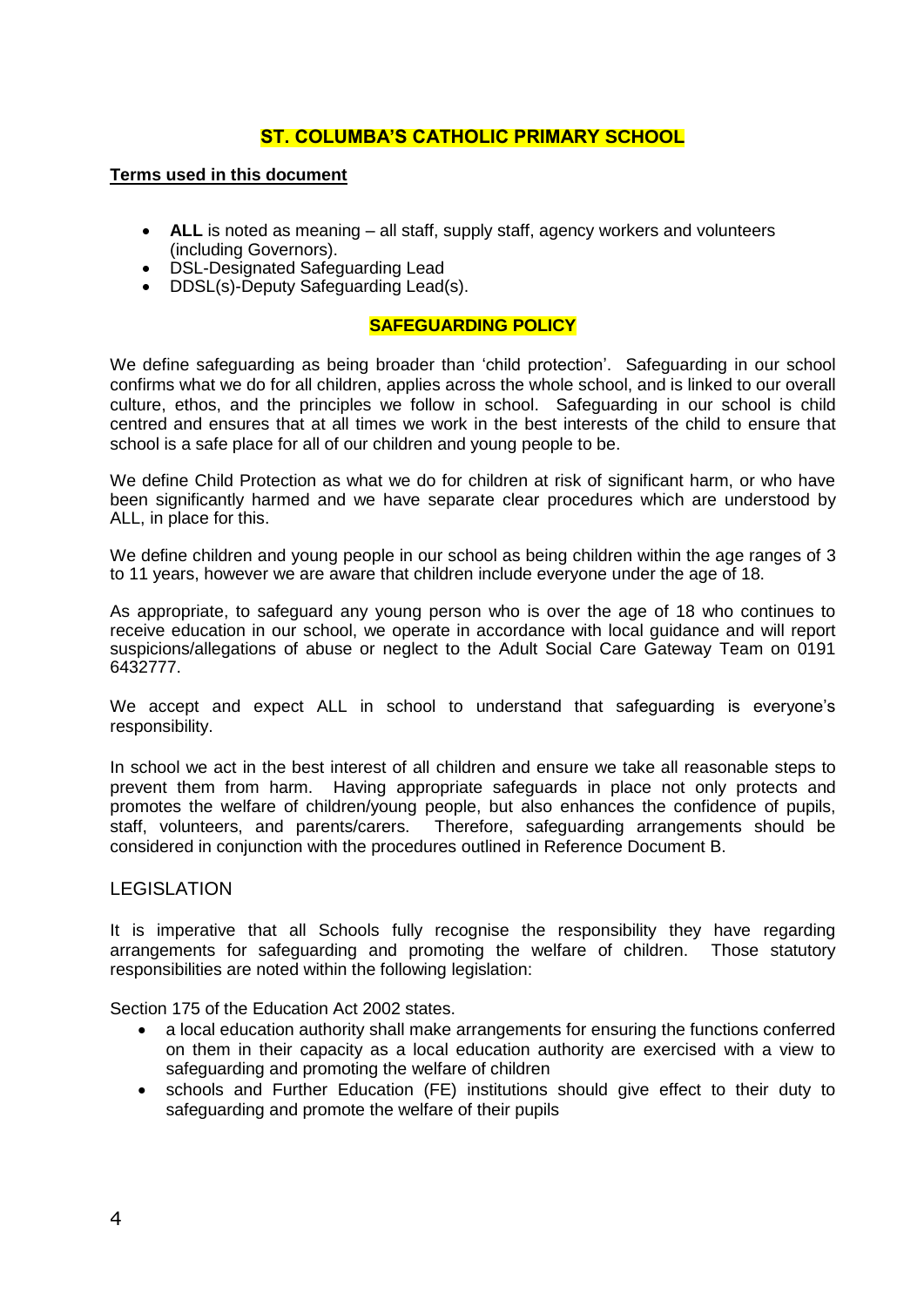- the governing body of a maintained school<sup>1</sup> shall make arrangements for ensuring that functions relating to the conduct of the school are exercised with a view to safeguarding and promoting the welfare of children who are pupils at the school
- an authority or body shall have regard to any guidance given from time to time by the Secretary of State

This legislation makes child<sup>2</sup> protection responsibilities clear and places an obligation on schools to ensure that these responsibilities are met in full.

Safeguarding and promoting the welfare of children is defined in current **Working Together to Safeguard Children<sup>3</sup>** as:

- protecting children from maltreatment
- preventing impairment of children's mental and physical health or development
- ensuring that children are growing up in circumstances consistent with the provision of safe and effective care: and
- taking action to enable all children to have the best outcomes

#### In addition, **Keeping Children Safe in Education 2021 <sup>4</sup>**outlines:

- *Safeguarding and promoting the welfare of children is everyone's responsibility.*
- *Schools and their staff are an important part of the wider safeguarding system for children.*
- *School staff are particularly important as they are in a position to identify concerns early, provide help for children, and prevent concerns from escalating.*
- *No single practitioner can have a full picture of a child's needs and circumstances. If children and families are to receive the right help at the right time, everyone who comes into contact with them has a role to play in identifying concerns, sharing information, and taking prompt action.*

#### THE CHILD PROTECTION POLICY PRINCIPLES

Our child protection policy demonstrates our commitment to safeguard children from harm. The essential inclusions within our child protection policy are outlined below:

| Principles | the welfare of the child is paramount                                                                                                                                                                                                                                                                                     |
|------------|---------------------------------------------------------------------------------------------------------------------------------------------------------------------------------------------------------------------------------------------------------------------------------------------------------------------------|
|            | we are clear on the principles, legislation and guidance that<br>underpin the policy                                                                                                                                                                                                                                      |
|            | we are clear that the policy applies to ALL working with or<br>supporting children within our school and ALL are clear on their<br>role and responsibilities                                                                                                                                                              |
|            | all concerns and allegations of abuse and exploitation<br>(including abuse and exploitation by peers) will be taken<br>seriously by governors, staff and volunteers and responded to<br>appropriately - this may require a referral to children's social<br>care Front Door service, the Designated Officer for the Local |

<sup>1</sup> Maintained school means a community, foundation or voluntary school, a community or foundation special school or a maintained nursery school. The Education Act 2002 does not specifically refer to Academies; however, this duty is equally placed onto Academies by subsequent updated legislation.

<sup>&</sup>lt;sup>2</sup> Child means a person under the age of eighteen.

<sup>3</sup> Working Together guidance 2018 referred to throughout this document as' the current Working Together' The 2020 updates are included in the version dated 2018.

<sup>4</sup> Keeping Children Safe in Education (September 2021) referred to throughout this policy guidance as 'the current KCSE'.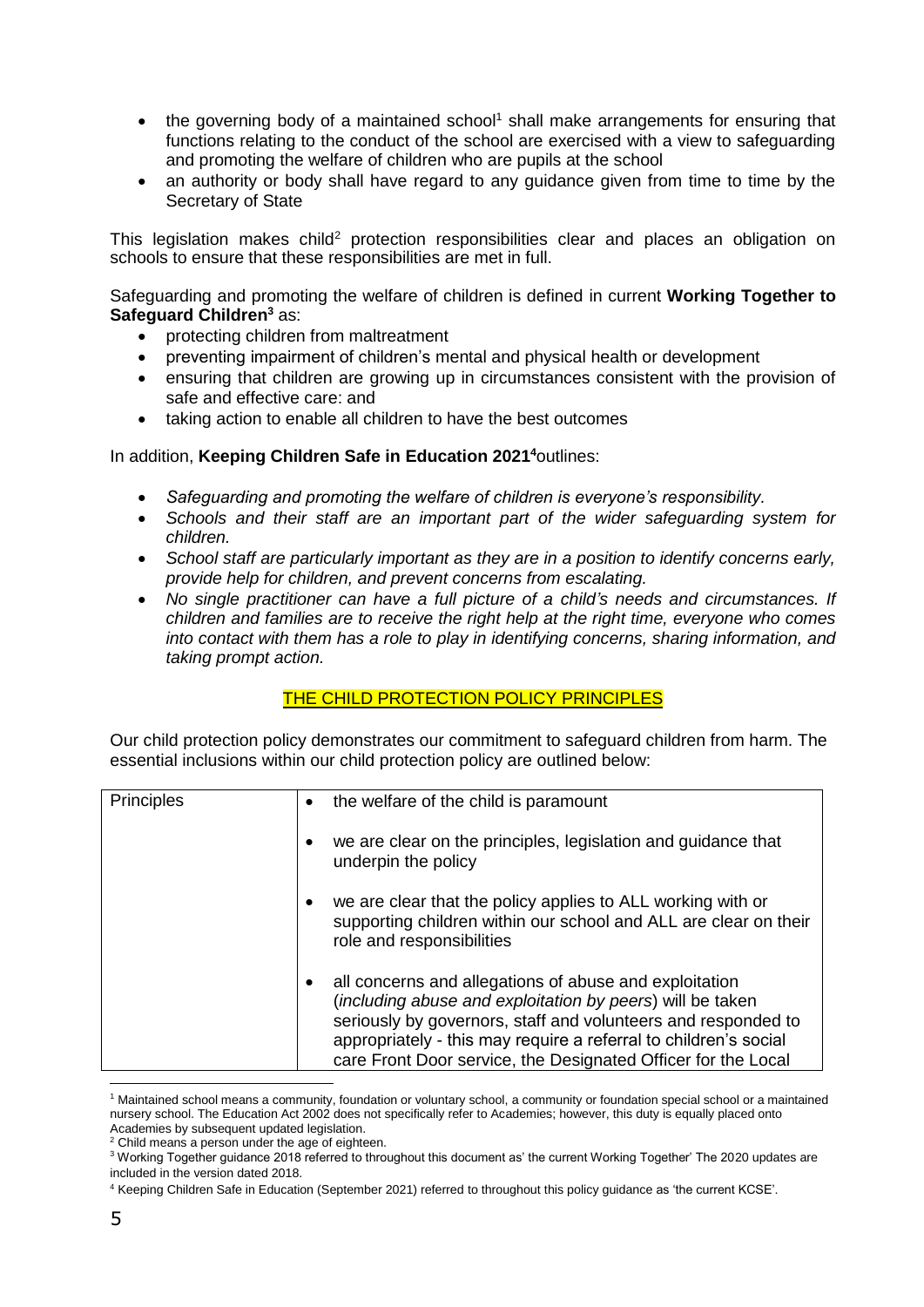|                                                      | Authority (referred to as LADO), the Police other agencies as<br>appropriate.                                                                                                                                                                                                                                                                                                                                                                                                                                                                                                                                                                 |
|------------------------------------------------------|-----------------------------------------------------------------------------------------------------------------------------------------------------------------------------------------------------------------------------------------------------------------------------------------------------------------------------------------------------------------------------------------------------------------------------------------------------------------------------------------------------------------------------------------------------------------------------------------------------------------------------------------------|
|                                                      | arrangements are in place for the policies and the supporting<br>procedures and updates to be reviewed regularly to ensure that<br>they reflect good/current practice                                                                                                                                                                                                                                                                                                                                                                                                                                                                         |
|                                                      | links are made to all associated policies and procedures which<br>$\bullet$<br>promote children's safety and welfare which includes but is not<br>limited to health and safety, anti-bullying, protection of children<br>online/online safety, mental health, peer to peer violence and<br>abuse, behaviour, and procedures for those with special<br>education needs and disabilities (SEND).                                                                                                                                                                                                                                                |
| <b>Equality of Application</b>                       | no child or group of children must be treated any less<br>$\bullet$<br>favourably than others in being able to access education which<br>meets their particular needs                                                                                                                                                                                                                                                                                                                                                                                                                                                                         |
|                                                      | all children without exception have the right to protection from<br>$\bullet$<br>abuse regardless of gender, ethnicity, disability, sexuality, or<br>beliefs                                                                                                                                                                                                                                                                                                                                                                                                                                                                                  |
| Up to Date                                           | our policy is reviewed, approved, and endorsed by the Governing<br>Body annually, when legislation changes or as and when<br>safeguarding arrangements or practice in school necessitates the<br>need for an additional review.                                                                                                                                                                                                                                                                                                                                                                                                               |
| Coronavirus response<br>to Safeguarding in<br>School | in addition to having a child protection policy in place reflecting<br>business as usual, a coronavirus addendum that summaries key<br>coronavirus related changes should be in place alongside this<br>policy for the duration of any coronavirus restrictions. This<br>addendum may become inactive, be re-instated or updated if<br>necessary, as Covid-19 restrictions change. Guidance on the<br>current North Tyneside safeguarding and child protection policy<br>Covid-19 addendum can be found at reference document C of this<br>policy guidance document. Schools should decide as and when<br>the addendum to the policy applies. |
| Recruitment                                          | we operate an effective safe recruitment, selection and vetting<br>procedure in accordance with Part Three of the current KCSE                                                                                                                                                                                                                                                                                                                                                                                                                                                                                                                |
| Communication                                        | children and parents/carers are informed of the policy and<br>procedures and a copy of placed on the school website. Paper<br>copies are available from the school office for those who cannot<br>access the school website online                                                                                                                                                                                                                                                                                                                                                                                                            |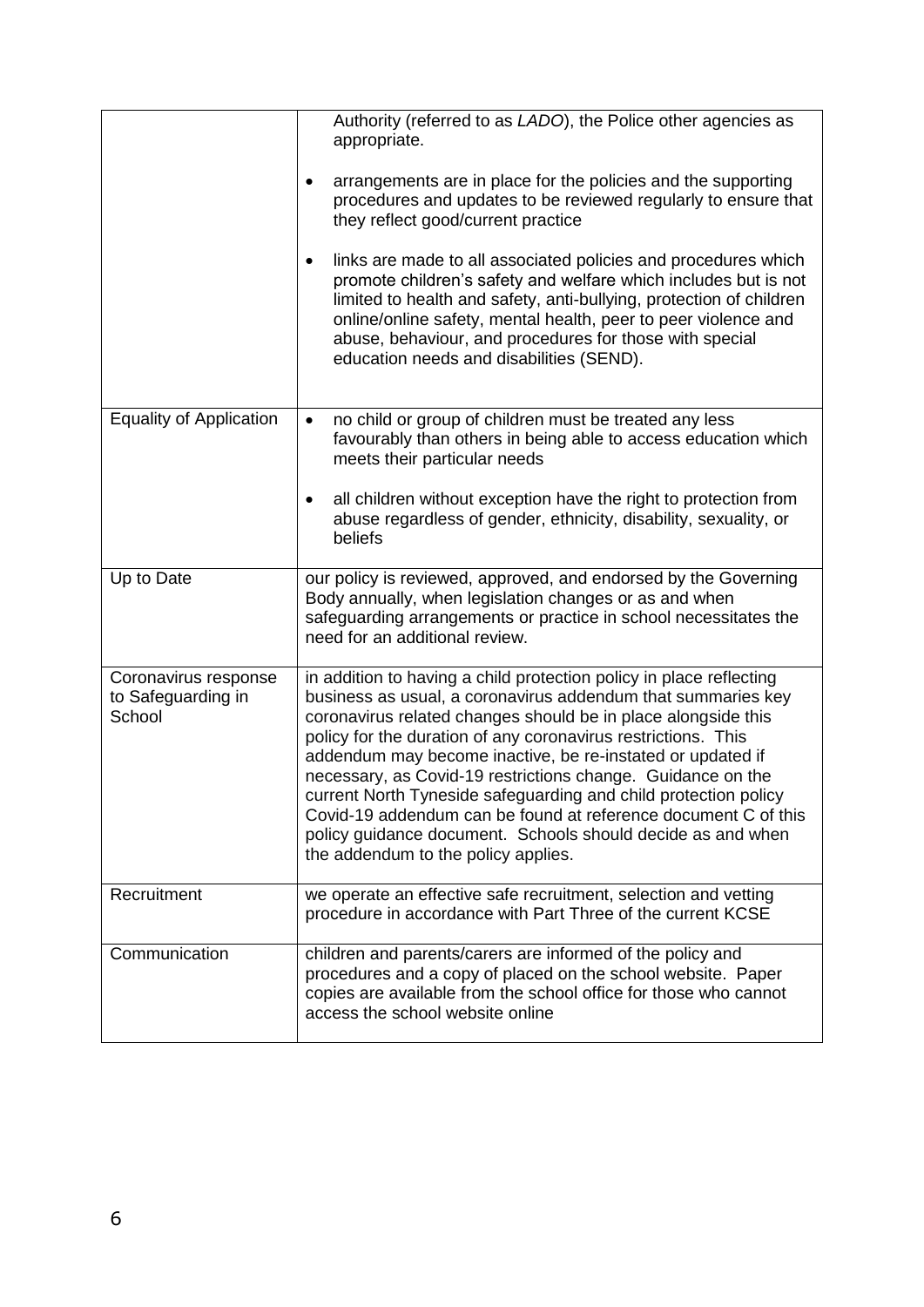# CHILD PROTECTION PROCEDURES AND SYSTEMS

These are the procedures and systems which provide clear step-by-step guidance on what to do in different circumstances and they clarify roles and responsibilities. Systems for recording information and dealing with complaints are also in place to ensure implementation and compliance.

Our child protection procedures are linked to the North Tyneside Safeguarding Children Partnership (NTSCP) multi agency safeguarding arrangements.

Our procedures and systems include:

| Responsibility                                              | a named senior designated safeguarding lead (and deputy/ies)<br>with a clearly defined role and responsibilities in relation to child<br>protection, appropriate to the level at which s/he operates                                                                                                                                                                                                                                                                                                             |
|-------------------------------------------------------------|------------------------------------------------------------------------------------------------------------------------------------------------------------------------------------------------------------------------------------------------------------------------------------------------------------------------------------------------------------------------------------------------------------------------------------------------------------------------------------------------------------------|
| Clarity of<br>Understanding                                 | a description of what child abuse and exploitation is, and the<br>procedures for how to respond to it where there are concerns<br>about a child's safety or welfare including the need for early help,<br>concerns about the actions of a staff member, governor, or<br>volunteer. This includes concerns that are raised about a child<br>from their home life, wider community and/or time spent online.                                                                                                       |
| Responsibilities are<br>clearly understood<br>which include | relevant contact details for children's services, police, health,<br>$\bullet$<br>the Designated Officer for the Local Authority (referred to as<br>the LADO) and NSPCC help lines are made available to ALL                                                                                                                                                                                                                                                                                                     |
|                                                             | a code of behaviour for staff, governors, and volunteers; the<br>consequences of breaching the code are clear and linked to<br>disciplinary and grievance procedures. Staff should also be<br>clear on the 'low level concerns' policy outlined in the staff code<br>of conduct.                                                                                                                                                                                                                                 |
|                                                             | safe recruitment <sup>1</sup> , selection and vetting procedures that include<br>$\bullet$<br>checks into the eligibility and the suitability of all governors,<br>staff, agency workers, supply staff and volunteers who have<br>direct or indirect contact with children                                                                                                                                                                                                                                       |
|                                                             | systems to ensure that all staff and volunteers working with<br>$\bullet$<br>children are monitored and supervised and that they have<br>opportunities to learn about child protection in accordance with<br>their roles and responsibilities; safeguarding induction training<br>is now mandatory for all those who work directly with children,<br>young people, their families and/or carers                                                                                                                  |
|                                                             | requirements for staff, governors and volunteers to learn about<br>$\bullet$<br>child protection in accordance with and as appropriate to their<br>roles and responsibilities, including but not limited to the<br>emerging issues of e-safety, domestic abuse <sup>2</sup> , honour based<br>abuse, forced marriage, female genital mutilation, children who<br>live away from home or go missing <sup>3</sup> , child sexual exploitation,<br>child criminal exploitation, serious violence and violent crime, |

 1 In accordance with current KCSE part three

<sup>&</sup>lt;sup>2</sup> Including engagement with the Operation Encompass scheme between police, children's social care and schools

<sup>&</sup>lt;sup>3</sup> Including engagement with the Operation Endeavour scheme between police, children's social care and schools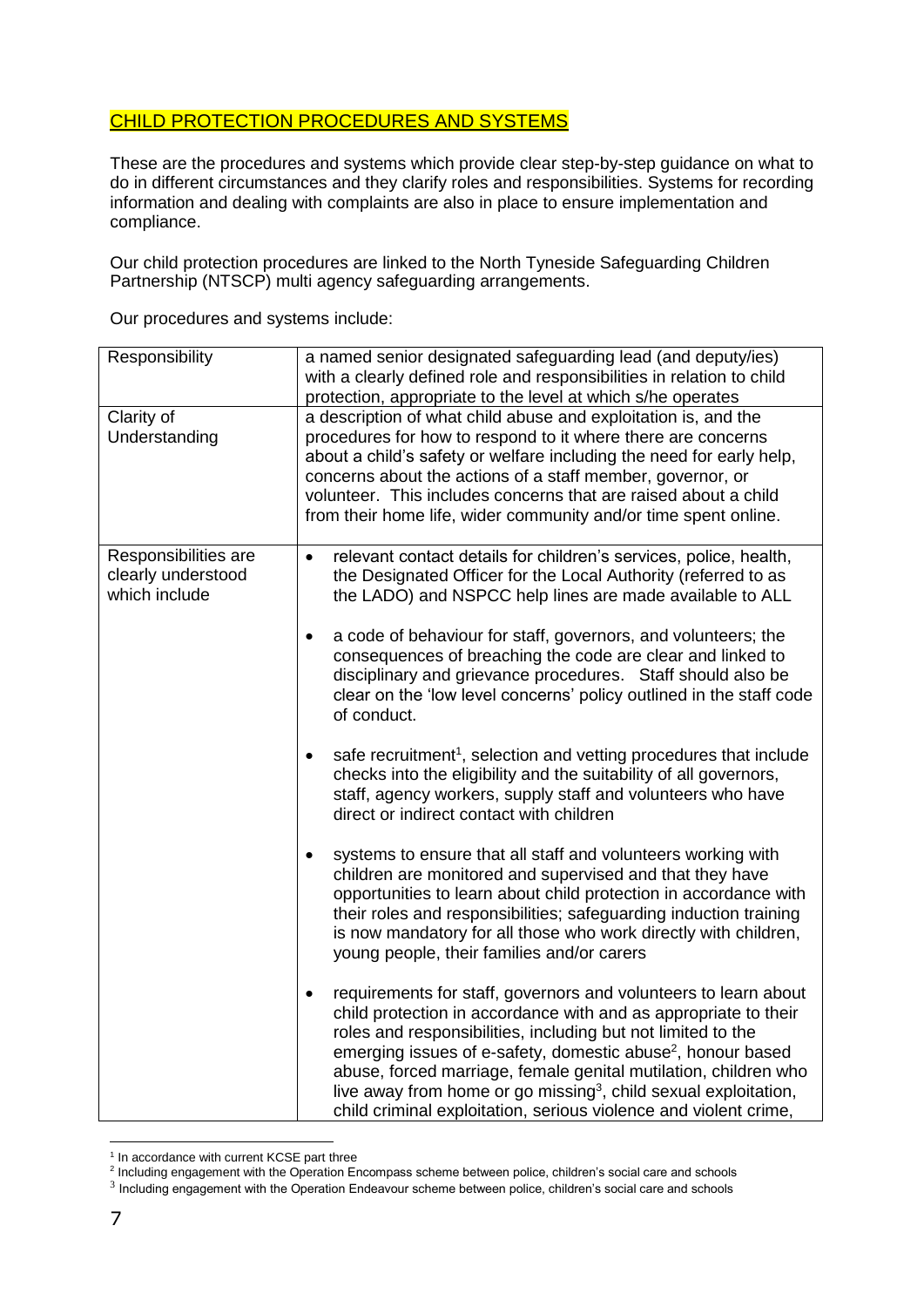|           | race and racism, extremism and peer on peer/child on child<br>abuse including harmful sexualised behaviours <sup>1</sup> . ALL staff<br>should read Part One and Annex B of the current KCSE for<br>further information on safeguarding issues.                                                                                                                                                                                                                                                                                                                                                                                                                                                                                                                                                                                                                                       |
|-----------|---------------------------------------------------------------------------------------------------------------------------------------------------------------------------------------------------------------------------------------------------------------------------------------------------------------------------------------------------------------------------------------------------------------------------------------------------------------------------------------------------------------------------------------------------------------------------------------------------------------------------------------------------------------------------------------------------------------------------------------------------------------------------------------------------------------------------------------------------------------------------------------|
| $\bullet$ | School understands their responsibility in line with the Prevent<br>Duty (2015) and are able to identify children who may be<br>vulnerable to radicalisation and know what to do when they are<br>identified. School also builds pupils' resilience to radicalisation<br>by promoting fundamental British values and enabling them to<br>challenge extremist views. Pupils are encouraged to debate<br>controversial issues and provides a safe space in which pupils<br>and staff can understand the risks associated with terrorism<br>and develop the knowledge and skills to be able to challenge<br>extremist arguments. All DSLs and their deputies should<br>access training <sup>2</sup> to raise awareness of the Prevent agenda <sup>3</sup> and<br>issues of extremism and radicalisation                                                                                  |
| $\bullet$ | our safeguarding policy and procedures are tailored to our<br>children and their needs and consider any particular<br>vulnerabilities of the children with whom we have contact. This<br>can include but is not limited to very young children, those<br>living with parental drug/alcohol misuse, adult mental health<br>issues, domestic abuse, those with young carers<br>responsibilities or part of a homeless family or family with<br>prisoner or offending parents or carers, special educational<br>needs and/or disability, frequently missing children or those<br>engaging in criminal or ant-social behaviours who may be at<br>risk of exploitation. Those who have returned home from care<br>or who are privately fostered can also be vulnerable as can<br>those children and young people with mental health needs and<br>those misusing drug or alcohol themselves |
|           | In line with the current KCSE and the recent review of Children<br>in Need, <sup>4</sup> teacher of children with an allocated social worker (or<br>have previously been allocated a social worker), will be<br>supported to promote their welfare and educational outcomes.                                                                                                                                                                                                                                                                                                                                                                                                                                                                                                                                                                                                          |
|           | Signs and indicators of abuse can be found here on the<br>NSPCC website.                                                                                                                                                                                                                                                                                                                                                                                                                                                                                                                                                                                                                                                                                                                                                                                                              |
| $\bullet$ | All staff are aware that mental health problems can, in some<br>cases, be an indicator that a child has suffered or is at risk of<br>suffering abuse, neglect or exploitation. School staff are not<br>expected or trained to diagnose mental health conditions or<br>issues but may notice behaviours that may be of concern.<br>Where staff have a mental health concern about a child that<br>may also be a safeguarding concern, they should raise the<br>issue by informing the named lead person for mental health<br>issues in school which will be closely linked to the designated                                                                                                                                                                                                                                                                                           |

 1 In accordance with current KCSE part five

<sup>&</sup>lt;sup>2</sup> Available through the North Tyneside e-learnin[g here](https://northtyneside.learningpool.com/course/view.php?id=199) o[r Home Office e-learning](https://www.elearning.prevent.homeoffice.gov.uk/)

<sup>&</sup>lt;sup>3</sup> [Advice](https://assets.publishing.service.gov.uk/government/uploads/system/uploads/attachment_data/file/439598/prevent-duty-departmental-advice-v6.pdf) on The Prevent Duty for schools

<sup>&</sup>lt;sup>4</sup> [DfE Review of Children in Need, June 2019](https://www.gov.uk/government/publications/review-of-children-in-need/review-of-children-in-need)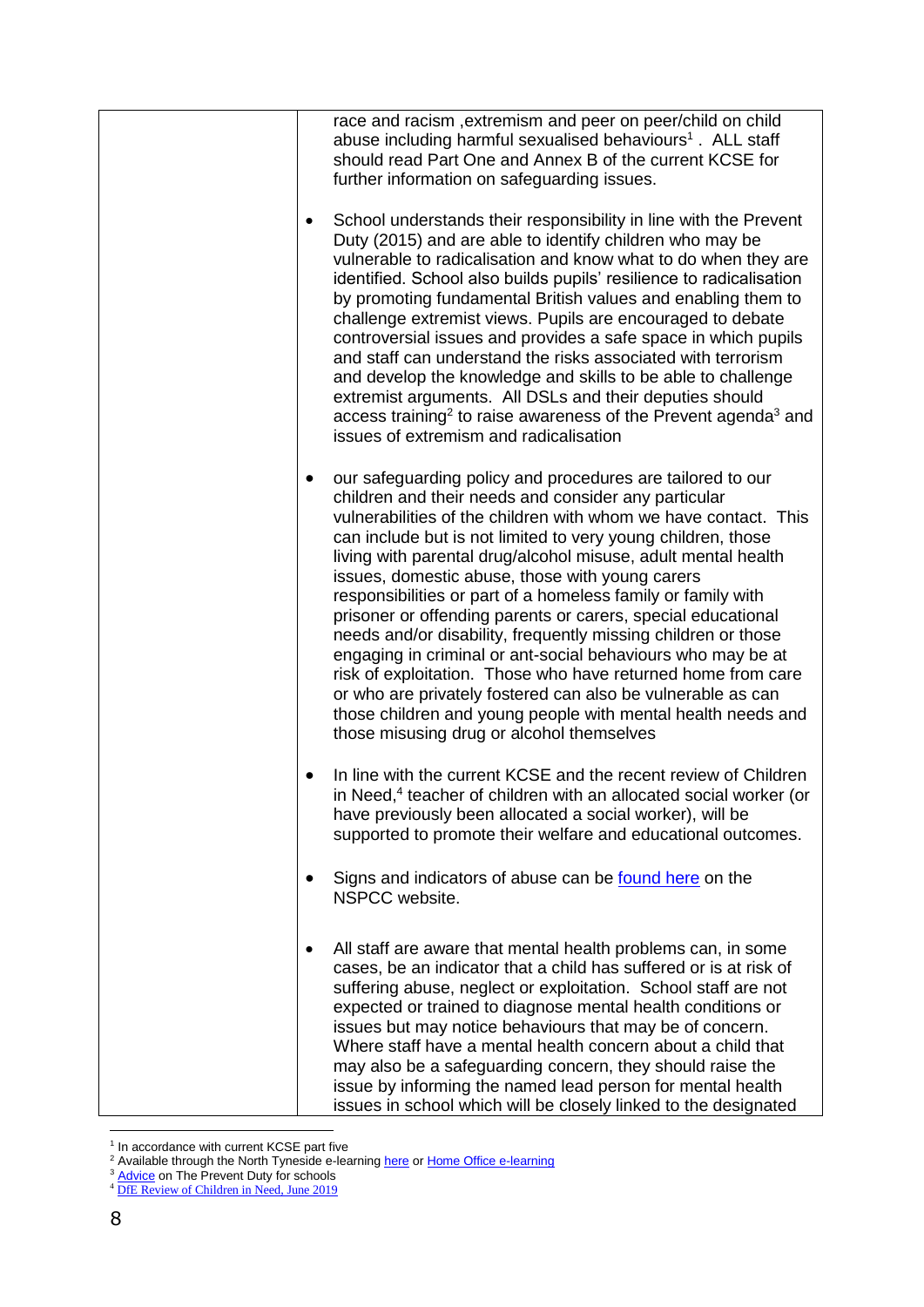|                                    |   | safeguarding lead (or deputy).                                                                                                                                                                                                                                                                                                                                                                                                                                                                          |
|------------------------------------|---|---------------------------------------------------------------------------------------------------------------------------------------------------------------------------------------------------------------------------------------------------------------------------------------------------------------------------------------------------------------------------------------------------------------------------------------------------------------------------------------------------------|
|                                    |   | Operation Encompass ensures that following any domestic<br>abuse incident being reported to the police, the police will make<br>contact with Children's Social Care Front Door service who will<br>then communicate relevant and necessary information to our<br>nominated school staff the next morning. This will ensure our<br>school is made aware at the earliest possible opportunity and<br>can subsequently provide support to our pupils in a way that<br>means they feel safe and listened to |
|                                    |   | Operation Endeavour follows the same principles as Operation<br>Encompass, but reports are shared from the police with<br>children Social Care and schools when a child or young person<br>is using or has had a missing episode.                                                                                                                                                                                                                                                                       |
| Record Keeping/<br>Confidentiality | ٠ | a process for recording incidents, concerns and referrals and<br>storing these securely in compliance with relevant legislation<br>and kept for a time specified by other partners                                                                                                                                                                                                                                                                                                                      |
|                                    |   | guidance on confidentiality and information sharing, legislation<br>compliant, and which clearly states that the protection of the<br>child is the most important consideration                                                                                                                                                                                                                                                                                                                         |

# **CHILD PROTECTION POLICY**

# **INTRODUCTION**

There are four main elements to our child protection policy:

- 1. **PREVENTION** through the teaching and pastoral support offered to pupils and the creation and maintenance of a whole school protective ethos.
- 2. **PROCEDURES** for identifying and reporting cases, or suspected cases of harm/abuse.
- 3. **SUPPORT TO PUPILS** who may have been harmed/abused.
- 4. **PREVENTING UNSUITABLE PEOPLE WORKING WITH CHILDREN** including staff, supply staff, agency workers, volunteers (including Governors), community education staff, other professionals and other visitors who may be working in school or coming into contact with children/young people.

# **1. PREVENTION**

The safety and well-being of all of pupils is our highest priority. It is our responsibility to:

- know every child and young person as an individual
- provide a secure and caring environment

so that every child and young person can: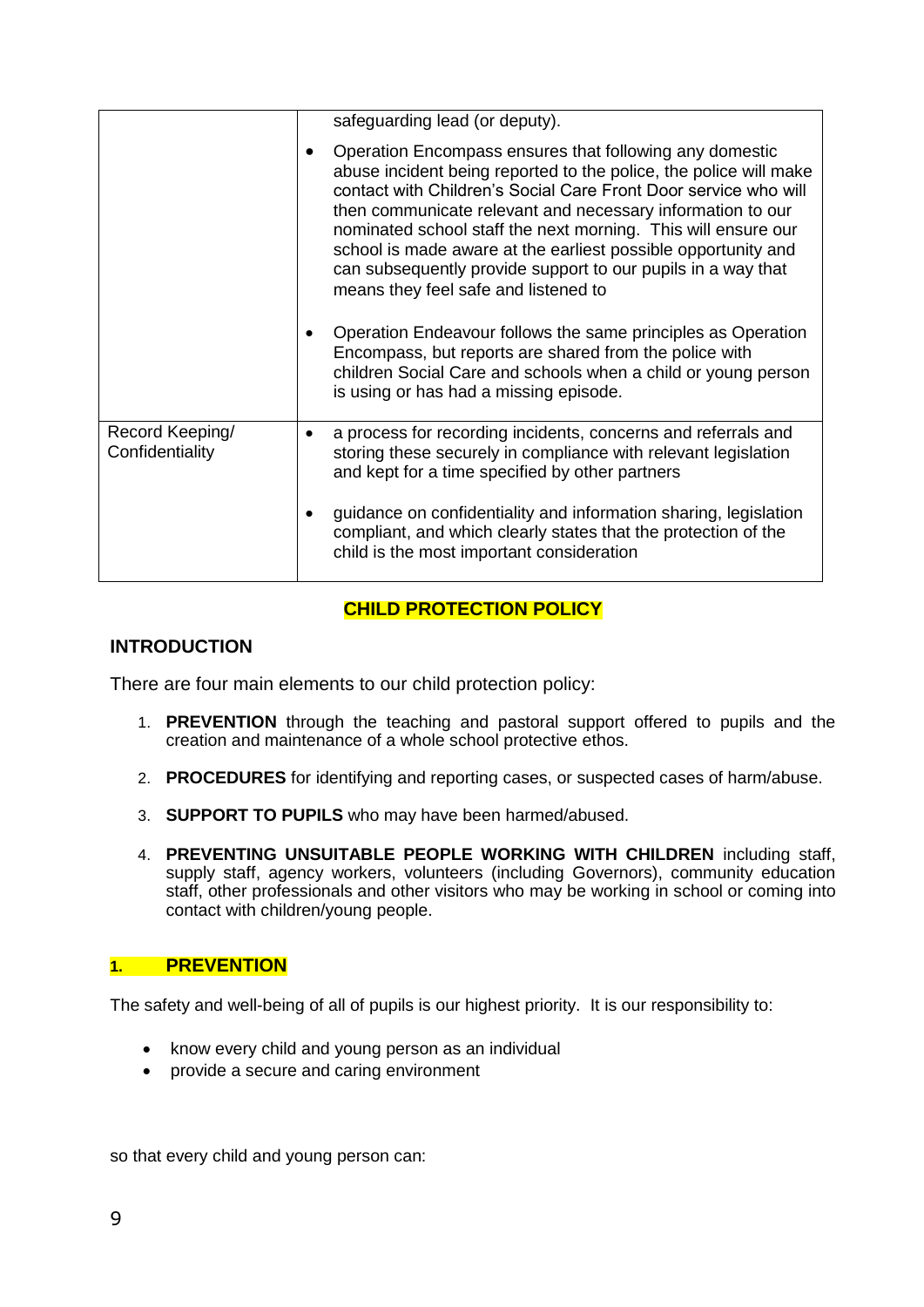- learn in safety
- develop his/her full potential, and
- feel positive about him/herself as an individual.

To achieve this, we recognise that a safe high self-esteem, confidence, supportive friends, and good lines of communication with a trusted adult in a safe environment helps prevention.

In school we will therefore:

| provide induction which includes relevant<br>ensure children/young people know that<br>$\bullet$<br>$\bullet$<br>information on child protection to ensure<br>there are adults in school whom they can |  |
|--------------------------------------------------------------------------------------------------------------------------------------------------------------------------------------------------------|--|
|                                                                                                                                                                                                        |  |
| that individuals understand and discharge<br>approach if they are worried or in                                                                                                                        |  |
| their role and responsibilities, to include<br>difficulty                                                                                                                                              |  |
| but not be limited to the Child Protection                                                                                                                                                             |  |
| Policy, Part 1 of the current KCSE (and<br>establish and maintain an ethos where<br>children/young people feel secure, are                                                                             |  |
| Annex B), Code of Conduct/Staff<br>behaviour Protocol (including the<br>encouraged to talk, and are listened to                                                                                        |  |
| procedures for reporting low level                                                                                                                                                                     |  |
| ensure all staff should be able to<br>concerns) identity and role of the                                                                                                                               |  |
| reassure children and young people that<br>Designated Safeguarding Lead (DSL)                                                                                                                          |  |
| they are being taken seriously and that<br>and any deputies, pupil behaviour policy<br>they will be supported and kept safe. A<br>(which now needs to include measures to                              |  |
| victim should never be given the<br>prevent bullying, including cyberbullying,                                                                                                                         |  |
| impression that they are creating a<br>prejudice-based and discriminatory                                                                                                                              |  |
| problem by reporting abuse, sexual<br>bullying), peer on peer abuse policy and                                                                                                                         |  |
| violence, or sexual harassment. Nor<br>the school's response to children missing<br>should a victim ever be made to feel<br>education and whistleblowing                                               |  |
| ashamed for making a report.<br>procedures.                                                                                                                                                            |  |
|                                                                                                                                                                                                        |  |
| encourage and reinforce essential skills<br>provide induction training that is<br>for every child/young person such as self-<br>structured to ensure all new staff, supply                             |  |
| esteem, confidence building, independent<br>staff, agency workers and volunteers                                                                                                                       |  |
| thinking and making assessments of risk<br>(including Governors) can attend                                                                                                                            |  |
| based on their own judgements and help<br>appropriate child protection training and                                                                                                                    |  |
| children/young people develop realistic<br>online safety training as soon as<br>attitudes to the responsibilities of adult<br>reasonably possible after their                                          |  |
| life<br>appointment                                                                                                                                                                                    |  |
|                                                                                                                                                                                                        |  |
| develop and deliver a robust curriculum<br>provide all staff with regular safeguarding<br>٠                                                                                                            |  |
| which is fit for purpose to equip<br>and child protection updates (at least<br>children/young people with the skills they<br>annually) which is in line with advice and                                |  |
| need to stay safe from harm/abuse and<br>changing practice - both nationally and                                                                                                                       |  |
| to know to whom to turn for help<br>locally                                                                                                                                                            |  |
| children are taught about safeguarding,<br>$\bullet$                                                                                                                                                   |  |
| ensure that all staff receive training<br>(including online) <sup>1</sup> , through teaching and<br>endorsed locally on child protection at                                                            |  |
| learning opportunities, as part of<br>least every three (3) years<br>providing a broad and balanced                                                                                                    |  |

 $\overline{a}$ <sup>1</sup> See DfE guidance on Teaching Online Safety in School[s available here](https://www.gov.uk/government/publications/teaching-online-safety-in-schools)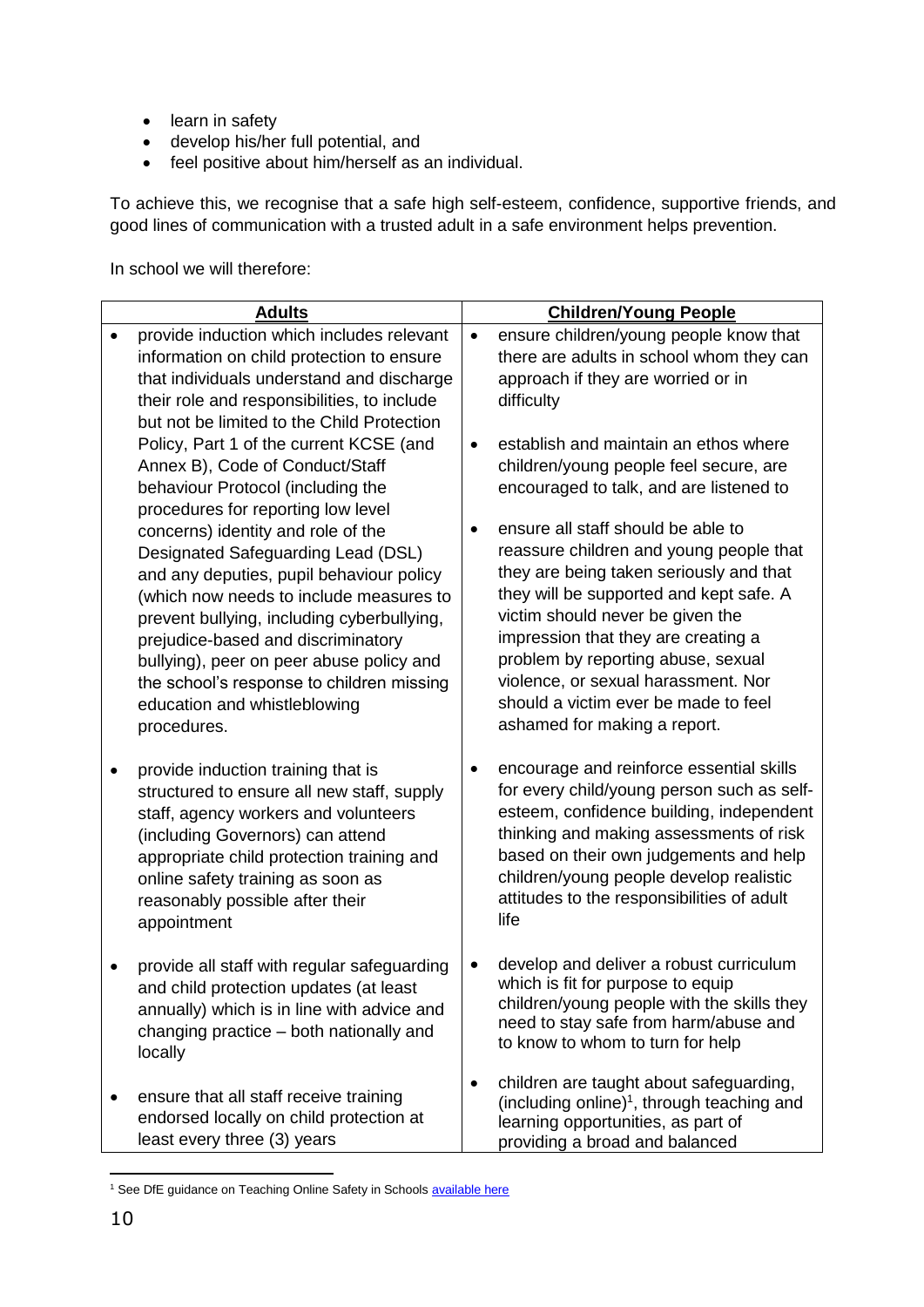ensure that the DSL (s) and/or deputies (DDSLs) attend North Tyneside Safeguarding Children Partnership (NTSCP) multi-agency safeguarding Training every two (2) years • in addition to DSL formal training and any general staff updates, the DSL/DDSLs are supported to update their knowledge and skills (e.g., via e bulletins, meeting other DSL's or taking time to read and digest safeguarding developments) at regular intervals and at least annually we also encourage the inclusion of service provider teams who are based on site being included in training and/or updates curriculum. This includes covering relevant issues through personal, social, health and economic education (PSHE) including relationship and sex education  $(RSE)^1$ • safeguard children from potentially harmful and inappropriate online material by ensuring appropriate filters and monitoring systems are in place but that "over blocking" does not lead to unreasonable restrictions as to what children can be taught with regards to online teaching and safeguarding • follow the advice provided in the current KCSE-Annex D to support governors, staff, pupils, and parents as we increasingly work online to understand the risks associated with online content, contact, conduct and commerce

# **2. CHILD PROTECTION PROCEDURES**

In school we follow procedures in line with the North Tyneside Safeguarding Children Partnership (NTSCP) local Multi-agency Safeguarding arrangements.

We are aware of these procedures and ensure that they are incorporated into the practice, policy, and procedures that we operate in school.

We will contact North Tyneside's Front Door Service as the first point of contact with Children's Social Care Front Door service for concerns about the safety or welfare of a child/young person in North Tyneside. However, we are also aware that we can ring the North Tyneside Multi Agency Safeguarding Hub (MASH) Professionals Helpline should we need advice prior to calling the Front Door Service. We understand that the Front Door Service is the access point to the MASH which has a multi-agency duty team who offer information, support and services including information about early help and will respond to concerns. Reference Document A attached at the end of this policy includes Front Door and MASH Helpline contact details.

In school, we ensure that all staff are aware that they have a professional responsibility to share information with other professionals and agencies in order to safeguard children/young people. All staff are aware of confidentiality protocols, adhere to these and ensure that information is shared appropriately. In school we all understand the need for and respect the appropriateness of the Head Teacher or DSL (or any DDSLs) or Designated Teacher for Looked After Children

<sup>1</sup> The government has made regulations making Relationship Education (for all primary pupils) and Relationship and Sex Education (for all secondary pupils) and Health Education (for all pupils in state-funded schools) compulsory from September 2020. Guidance [available here.](https://www.gov.uk/government/publications/relationships-education-relationships-and-sex-education-rse-and-health-education/implementation-of-relationships-education-relationships-and-sex-education-and-health-education-2020-to-2021)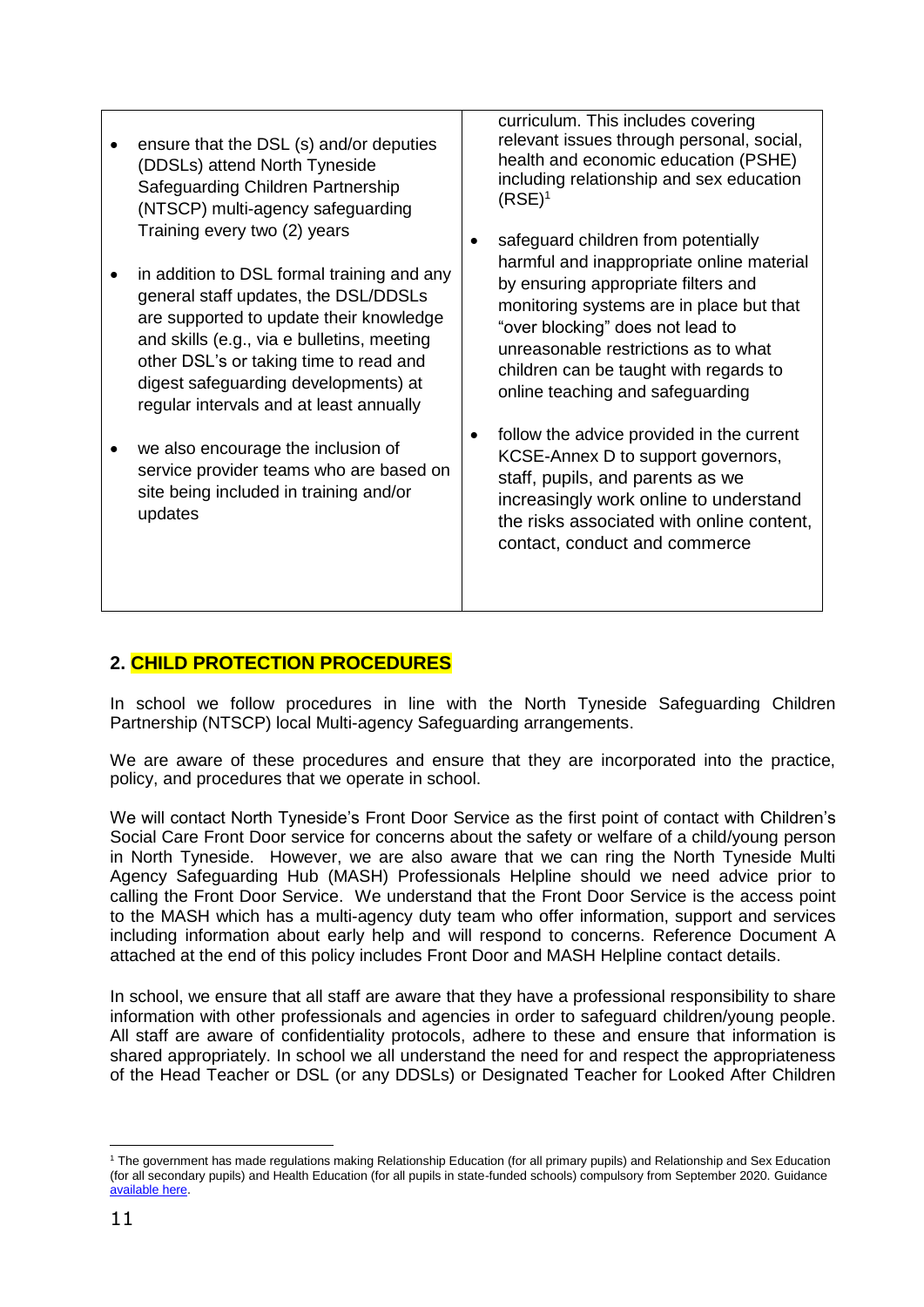$(LAC)^1$  disclosing any information about a pupil to other members of staff on a need to know basis only.

However, in line with the current KCSE, we share information about the welfare, safeguarding and child protection issues that children, including children with an allocated social worker (or have previously been allocated a social worker), are experiencing, or have experienced, with relevant teachers and school staff in order to promote their welfare and educational outcomes. This is in line with the recent review of Children in Need.<sup>2</sup>

We ensure that staff understand academic progress and attainment of these children and maintain a culture of high aspirations for this cohort. We support teaching staff to identify the challenges that children in this group might face and the additional pastoral and academic support and adjustments to be made to best support these children.

In school, we ensure that all staff are aware that any information a child/young person discloses regarding harm/abuse of themselves or of another child/young person must be shared as appropriate and cannot be kept secret. In addition to our overarching principles which operate to ensure child protection is effective we also have 5 areas of focus. We believe that this ensures child protection procedures are easier to understand for ALL and better ensures we are operating our child protection procedures effectively. Each area of focus is of equal importance:

- Training & Awareness for All
- Identity, role & Responsibilities of the DSL & Deputy DSLs
- Safeguarding in Practice
- Working with Others
- Teaching & Learning and the Curriculum

#### **In our school the Governing Body ensures:**

| <b>Overarching Principles:</b> |           | we have a DSL for Child Protection who is part of the school's<br>senior leadership team                                                                                                                                                                                                                                                                                             |
|--------------------------------|-----------|--------------------------------------------------------------------------------------------------------------------------------------------------------------------------------------------------------------------------------------------------------------------------------------------------------------------------------------------------------------------------------------|
|                                | ٠         | the DSL takes lead responsibility for safeguarding and child<br>protection and this is explicitly noted in their job description.<br>Whilst some of the activities of this role may be delegated to<br>appropriately trained and experienced deputies, the ultimate<br>lead responsibility for safeguarding and child protection<br>remains with the DSL as this cannot be delegated |
|                                | $\bullet$ | the DSL and their Deputies will undertake appropriate local<br>North Tyneside Safeguarding Children Partnership (NTSCP)<br>multi agency safeguarding training every two (2) years                                                                                                                                                                                                    |
|                                |           | we have 3 appropriately trained and experienced Deputy DSL's<br>(DDSL's) in school and these arrangements are clearly<br>communicated to staff, supply staff, agency workers,<br>volunteers, and governors                                                                                                                                                                           |
|                                |           | staff, supply staff, agency workers, volunteers and governors<br>are clear where they have a concern or a query relating to a                                                                                                                                                                                                                                                        |

<sup>&</sup>lt;sup>1</sup> In line with [2018 guidance](https://www.gov.uk/government/publications/designated-teacher-for-looked-after-children) for the designated teacher for looked-after and previously looked after children

<sup>&</sup>lt;sup>2</sup> [DfE Review of Children in Need, June 2019](https://www.gov.uk/government/publications/review-of-children-in-need/review-of-children-in-need)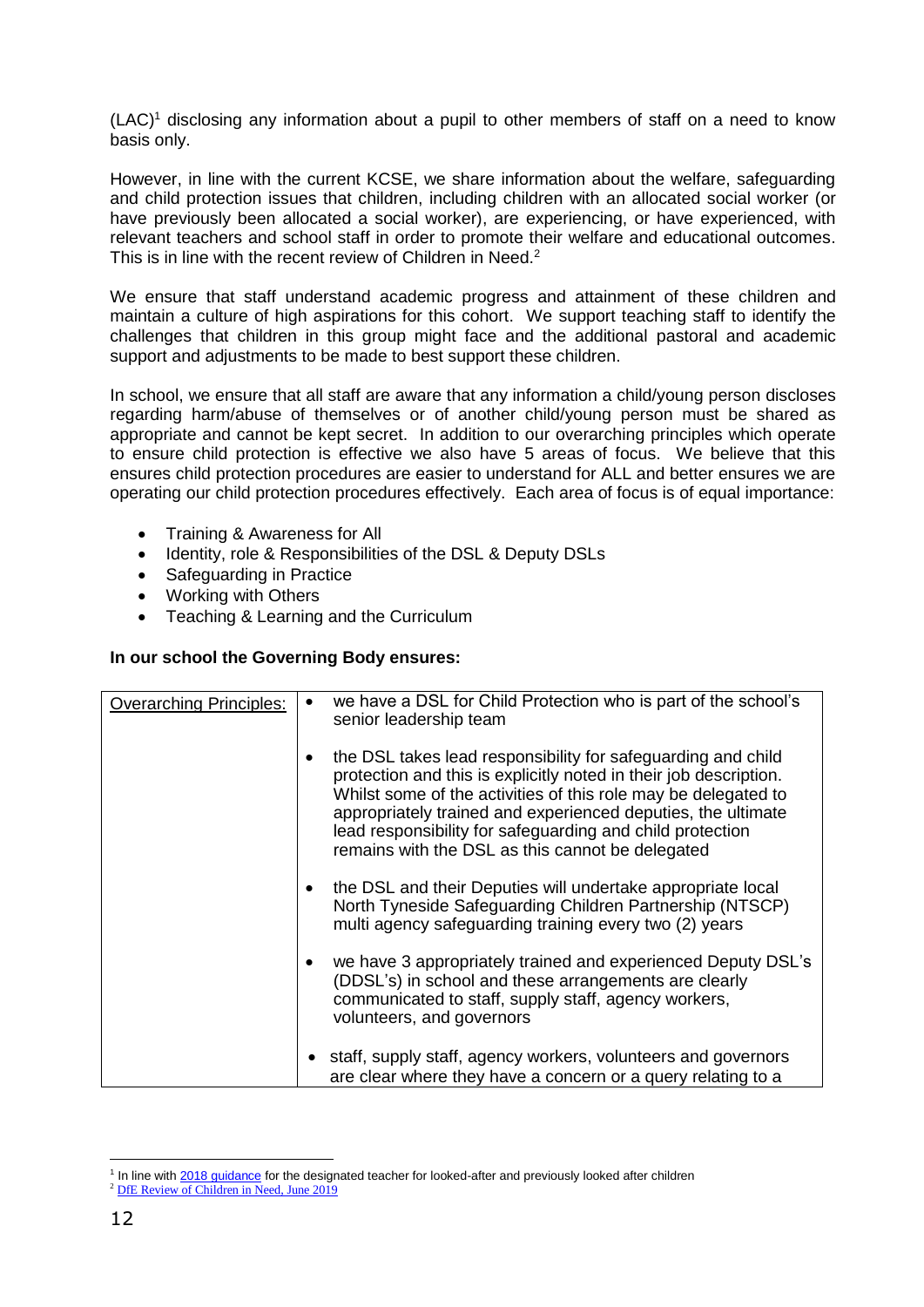|  | child/young person that they need to contact the DSL/DDSL in<br>school <sup>1</sup>                                                                                                                                                                                                                                                                                                                                                                                                                                                                                                                                                                                                                                                                                                                                                                                                                                                                                           |
|--|-------------------------------------------------------------------------------------------------------------------------------------------------------------------------------------------------------------------------------------------------------------------------------------------------------------------------------------------------------------------------------------------------------------------------------------------------------------------------------------------------------------------------------------------------------------------------------------------------------------------------------------------------------------------------------------------------------------------------------------------------------------------------------------------------------------------------------------------------------------------------------------------------------------------------------------------------------------------------------|
|  | all staff, supply staff, agency workers, volunteers, governors<br>and other adults supporting/working in school knows what to do<br>if they have any concerns about a child, including referring the<br>matter to the DSL/DDSLs who should always be available to<br>discuss safeguarding concerns. If in exceptional<br>circumstances, the DSL or DDSL is not available, this should<br>not delay appropriate action being taken. Staff should consider<br>speaking to a member of the Senior Leadership team and/or<br>take advice from the MASH professional's helpline and<br><b>Children's Social Care Front Door service</b>                                                                                                                                                                                                                                                                                                                                            |
|  | all staff, supply staff, agency workers, volunteers, governors<br>and other adults supporting/working in school are provided with<br>an immediate induction relevant to their role in school, this<br>induction will then increase as appropriate linked to their role in<br>school and the expected duration of that role                                                                                                                                                                                                                                                                                                                                                                                                                                                                                                                                                                                                                                                    |
|  | on induction, all staff, supply staff, agency workers, volunteers<br>and governors will be provided with a copy of our child<br>protection policy, safeguarding arrangements (including<br>procedures for peer on peer abuse, online safety, children<br>missing education, pupil behaviour and recognising the<br>additional vulnerabilities of those with SEND), code of<br>conduct/behaviour/low level concerns protocols for staff, Part 1<br>of the current KCSE (including Annex B (if working directly with<br>children) the whistle blowing policy and guidance for safer<br>working practices from the Safer Recruitment Consortium.<br>Please note, from April 2020, this also included an addendum<br>in relation to potential changes to working practices due to the<br>Covid-19 lockdown. Both versions are available here. ALL will<br>be supported and then expected to understand how these<br>policies and guidance documents apply to their role in school |
|  | all staff, supply staff, agency workers, volunteers and<br>governors will be provided the names and contact<br>arrangements of the DSL/ DDSL, the MASH professional's<br>helpline, Children's Social Care Front Door service and the<br>NSPCC Help Line's which include the Whistleblowing helpline<br>and the Report Abuse in Education helpline. This list will be<br>reviewed regularly but at least annually by the DSL to ensure<br>that it remains up to date and any necessary updates notified to<br>ALL immediately (attached as Reference Document A)                                                                                                                                                                                                                                                                                                                                                                                                               |
|  | all visitors will be required to sign in at reception in accordance<br>with our visitor's protocol and will be required to operate within<br>the conditions contained in this document. In addition to child<br>protection, safeguarding and health and safety, this visitor's<br>protocol is noted as being our part of our 'induction' for visitors                                                                                                                                                                                                                                                                                                                                                                                                                                                                                                                                                                                                                         |
|  | ensure all staff, supply staff, agency workers, volunteers and<br>governors are aware of the need to maintain appropriate and<br>professional boundaries in their relationships with pupils and                                                                                                                                                                                                                                                                                                                                                                                                                                                                                                                                                                                                                                                                                                                                                                               |

 $\overline{a}$ <sup>1</sup> For service providers staff based in school, we are clear that those staff are also clear on appropriate reporting protocols which have been issued to their staff and how this aligns into our school policy.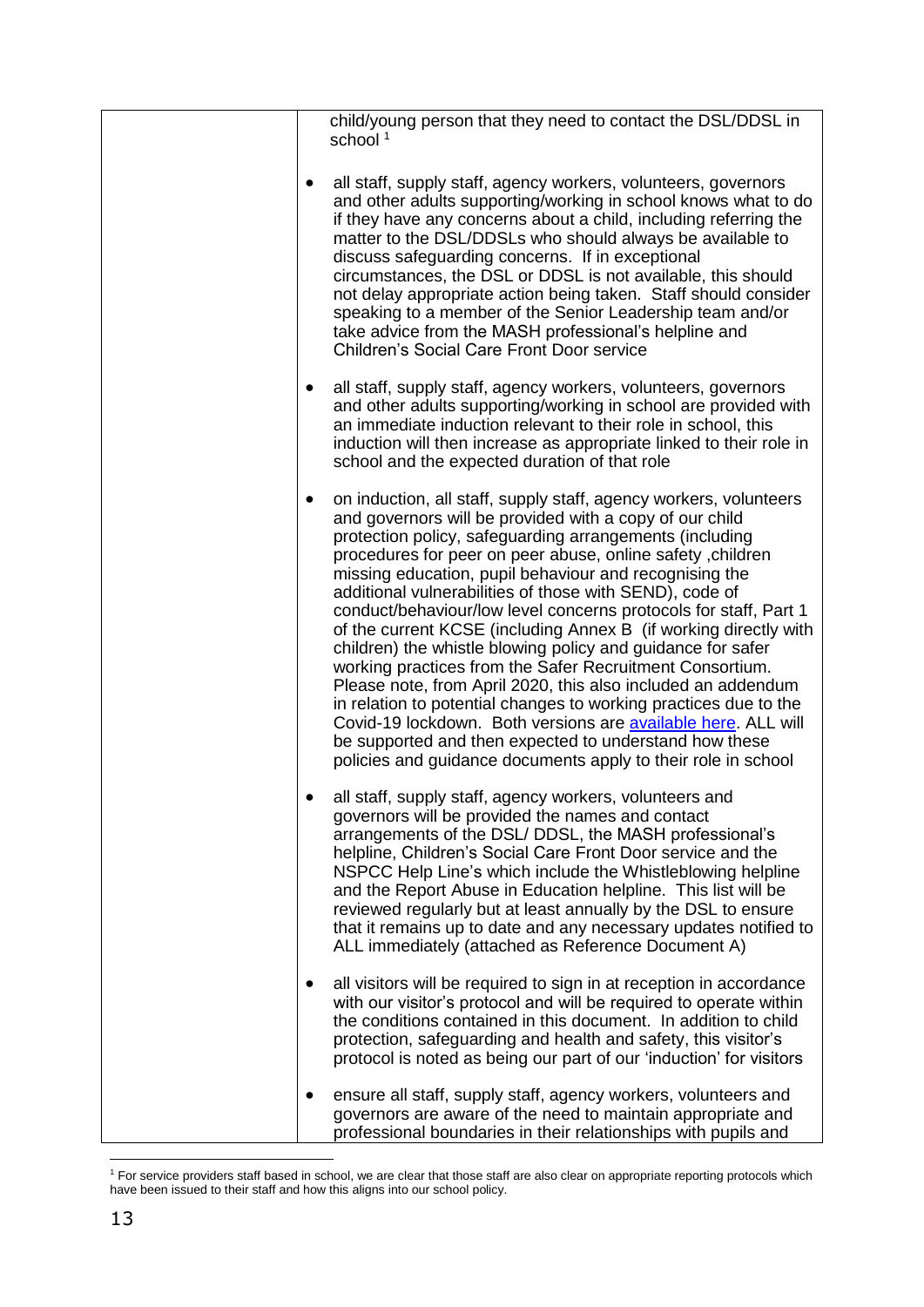| parents. We will support this practice via induction and periodic<br>training/updates to support a practical understanding of the<br>guidance that school provides on safe working practices                                                                                                                                                                                                                                                                                                                                                                                                                                                                                                                                                                                                                                                         |
|------------------------------------------------------------------------------------------------------------------------------------------------------------------------------------------------------------------------------------------------------------------------------------------------------------------------------------------------------------------------------------------------------------------------------------------------------------------------------------------------------------------------------------------------------------------------------------------------------------------------------------------------------------------------------------------------------------------------------------------------------------------------------------------------------------------------------------------------------|
| all staff, supply staff, agency workers, volunteers and<br>$\bullet$<br>governors will be assigned an 'induction' mentor for a set<br>period of time following their appointment within school. The<br>duration of the 'induction period' set will be tailored to suit the<br>role and the time duration of the role that each individual will be<br>undertaking in school                                                                                                                                                                                                                                                                                                                                                                                                                                                                           |
| the DSL and DDSL's are issued with an appropriate job<br>$\bullet$<br>description/role clarity for this role which incorporates Annex C<br>of the current Keeping Children Safe in Education                                                                                                                                                                                                                                                                                                                                                                                                                                                                                                                                                                                                                                                         |
| • staff understand and recognise the importance of the role of the<br>DSL/DDSL. In addition to this all staff understand their own<br>professional and personal duties and responsibilities in relation<br>to safeguarding children                                                                                                                                                                                                                                                                                                                                                                                                                                                                                                                                                                                                                  |
| the DSL/DDSL takes advice from the MASH professional's<br>$\bullet$<br>helpline and Children's Social Care Front Door service when<br>managing cases where there is or may be a concern that<br>warrants further support or intervention in line with the Local<br><b>Threshold Guidelines</b>                                                                                                                                                                                                                                                                                                                                                                                                                                                                                                                                                       |
| this policy is accessible to ALL, is placed on both the school's<br>$\bullet$<br>website and paper copies will also be available in school in the<br>files in the photocopier room for colleagues to access who do<br>not have day-to-day access to a school network, PC, or<br>electronic device                                                                                                                                                                                                                                                                                                                                                                                                                                                                                                                                                    |
| this policy and its associated guidance is reviewed by the<br>$\bullet$<br>governing body annually and/or following a required review and<br>the lead responsibility for ensuring that this happens is<br>assigned to the DSL                                                                                                                                                                                                                                                                                                                                                                                                                                                                                                                                                                                                                        |
| as a Governing Body we receive a confidential annual report<br>from the DSL and the Safeguarding Governor. This provides<br>updates of practice that operates in school, including but not<br>limited to any changes linked to legislation, development of<br>good practice, analysis of current safeguarding patterns and<br>trends (including low level concerns), feedback from staff and<br>the child's voice linked to safeguarding practice in school. This<br>is to provide assurance to the Governing Body that both<br>safeguarding and child protection is operating effectively at all<br>levels in school. The school will also complete a Section 11 <sup>1</sup><br>audit as and when requested by the North Tyneside<br>Safeguarding Children Partnership (NTSCP) to further<br>evidence that safeguarding arrangements are effective |
| parents have an understanding of the responsibility placed on<br>school and staff for child protection. This is achieved in school<br>as we clearly communicate our policy in information provided to                                                                                                                                                                                                                                                                                                                                                                                                                                                                                                                                                                                                                                                |

<sup>&</sup>lt;sup>1</sup> Section 11 of the Children Act 2004 places duties on a range of organisations and individuals to ensure their functions, and any services that they contract out to others, are discharged having regard to the need to safeguard and promote the welfare of children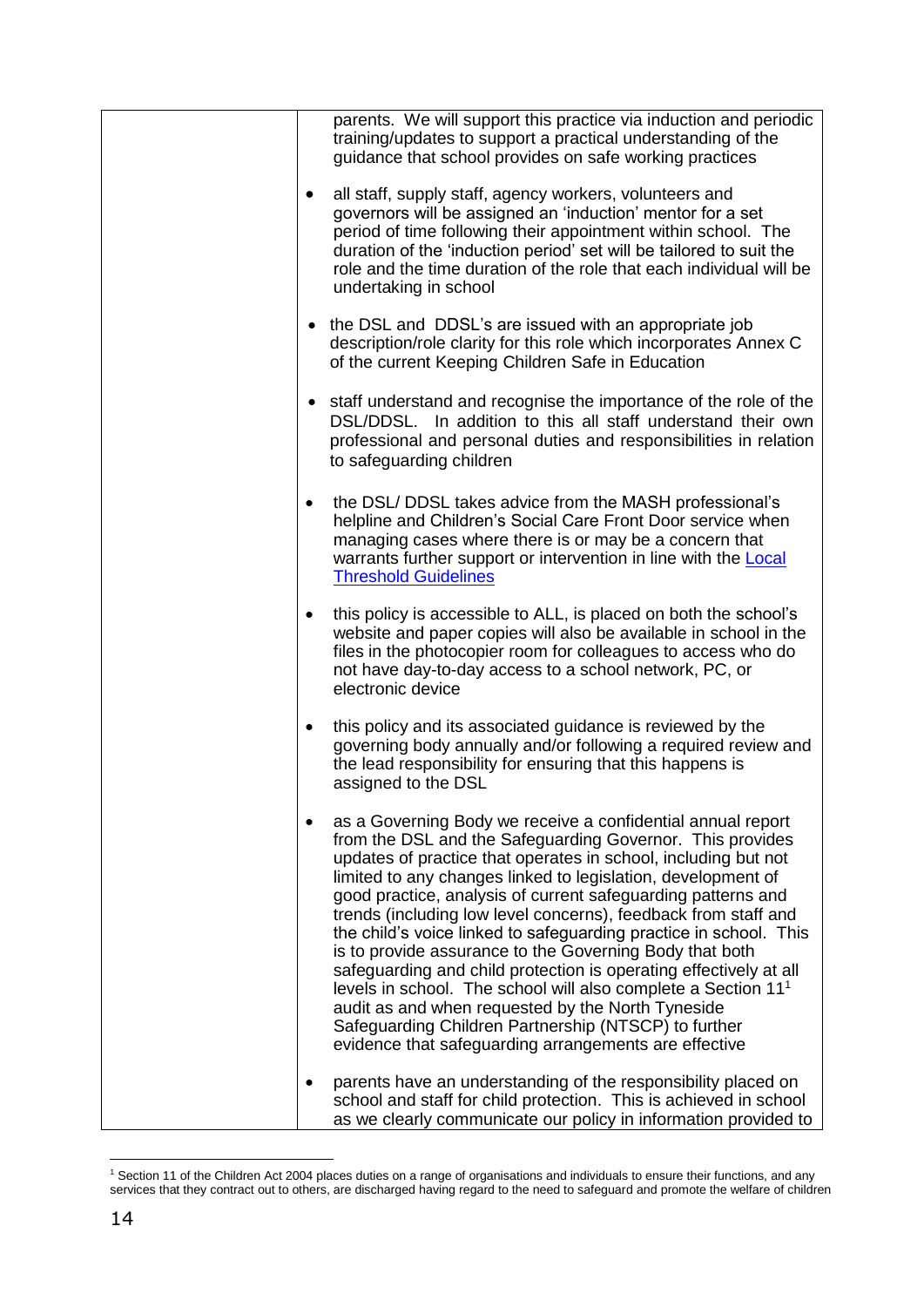|                                                                                                                                                                                                                                                              |           | parents and ensure our Child Protection Policy is published on<br>the website                                                                                                                                                                                                                                                                                        |
|--------------------------------------------------------------------------------------------------------------------------------------------------------------------------------------------------------------------------------------------------------------|-----------|----------------------------------------------------------------------------------------------------------------------------------------------------------------------------------------------------------------------------------------------------------------------------------------------------------------------------------------------------------------------|
|                                                                                                                                                                                                                                                              |           |                                                                                                                                                                                                                                                                                                                                                                      |
| <b>Training &amp; Awareness</b><br>for ALL<br>DSL for<br>The<br>child<br>protection in school will<br>all<br>relevant<br>ensure<br>persons -<br>who<br>in<br>school, we define to<br>include all staff, supply<br>staff, agency workers<br>volunteers<br>and | $\bullet$ | will know the name of the DSL/ DDSL's, their roles, contact<br>details and who they are $-$ to achieve this the DSL will as a<br>minimum issue contact details outlined at the end of this policy<br>to ALL and will ensure that this information is reviewed/updated<br>and re-issued regularly but at least annually as appropriate                                |
|                                                                                                                                                                                                                                                              | $\bullet$ | all staff will be provided with basic child protection training (by<br>the DSL or DDSL), immediately that they are appointed/placed<br>in school and then attend locally endorsed child protection<br>training for school based staff within a half term                                                                                                             |
| (including Governors)<br>who have contact with<br>children/young people                                                                                                                                                                                      | $\bullet$ | all staff will receive locally endorsed child protection training for<br>school based staff at least every three (3) years                                                                                                                                                                                                                                           |
|                                                                                                                                                                                                                                                              | $\bullet$ | the 3 yearly training offered to all staff will also be made<br>available to volunteers and governors who have direct contact<br>with children/young people. Any supply staff and agency<br>workers who are on placement with school at the point of time<br>the training is delivered will also be included in the attendance                                       |
|                                                                                                                                                                                                                                                              | ٠         | ALL will also receive regular safeguarding and child protection<br>updates (regularly and at least annually) from the DSL and the<br>DDSL's which is in line with advice and changing practice -<br>both nationally and locally 1                                                                                                                                    |
|                                                                                                                                                                                                                                                              | $\bullet$ | the DSL and the DDSL's will attend North Tyneside<br>Safeguarding Children Partnership (NTSCP) multi agency<br>safeguarding training every two (2) years                                                                                                                                                                                                             |
|                                                                                                                                                                                                                                                              |           | the DSL/ DDSL are supported to update their knowledge and<br>skills on a periodic basis. This will be achieved by them<br>accessing e-bulletins, e-learning, briefings, network meetings,<br>via their appraisal/mentor process and in taking time to read<br>and digest safeguarding developments<br>opportunities are provided for staff to contribute to and<br>٠ |
|                                                                                                                                                                                                                                                              |           | shape safeguarding arrangements and child protection<br>policy and protocols by attending annual training, through<br>weekly staff briefings, formal staff meetings and training<br>days once a term.                                                                                                                                                                |
|                                                                                                                                                                                                                                                              |           | ALL are provided with additional reference documents -<br>included within our policy to ensure that they understand:<br>who to contact when they have a concern (attached<br>O<br>as reference document A)<br>information relation to the other policies that operate<br>$\circ$                                                                                     |

 $1$  For service providers staff based in school we are clear that those staff are also supported to understand how their employer's policy and practices align into our school policy and safeguarding culture.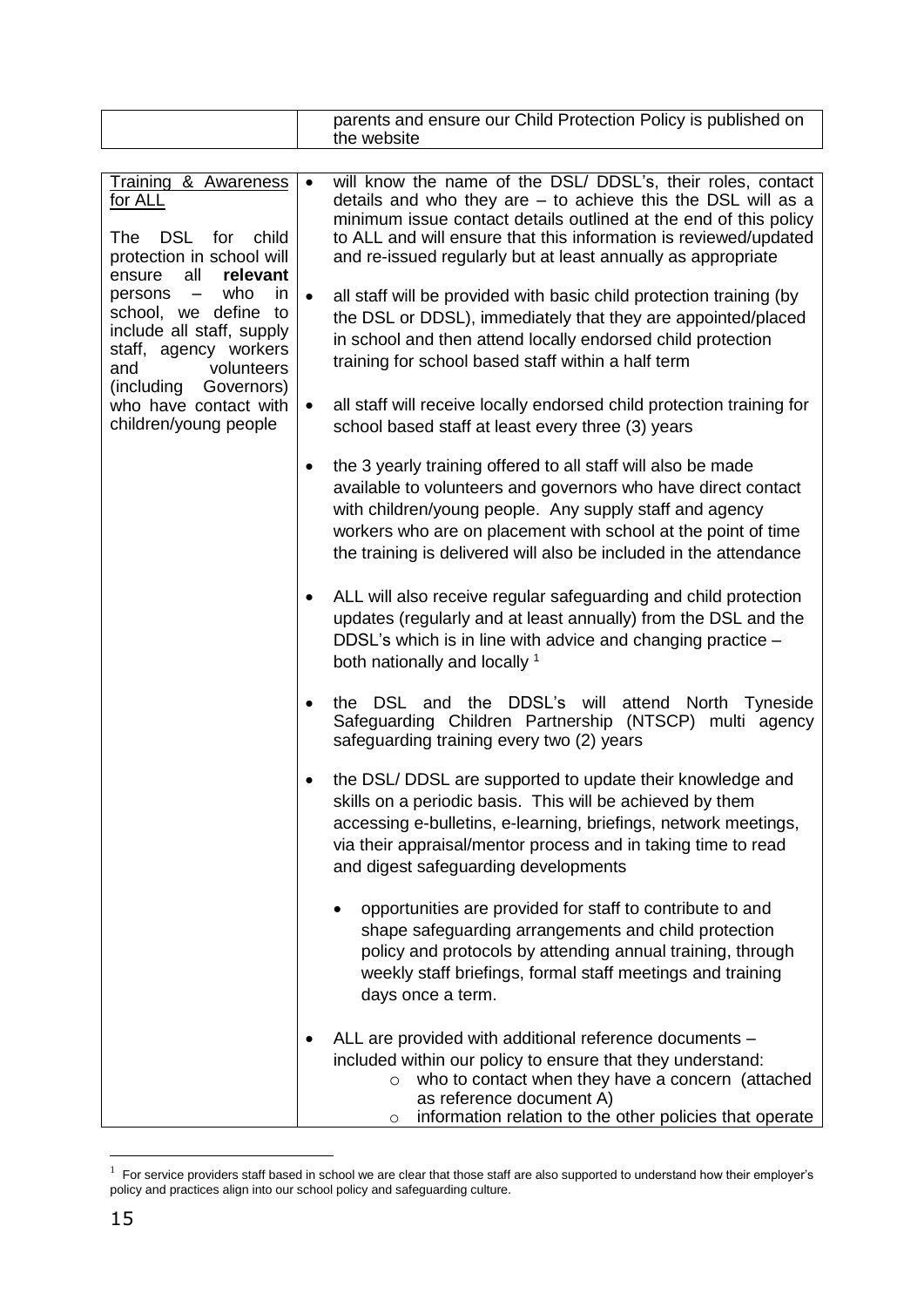|                                                                     | in school which support safeguarding and child<br>protection (attached as reference document B)<br>any amendments to practice where Covid-19<br>$\circ$<br>regulations require a change in staffing, contact with<br>children, other arrangements etc. (attached as<br>reference document C)                                                                                                                                                                                                                                                                                                                              |
|---------------------------------------------------------------------|---------------------------------------------------------------------------------------------------------------------------------------------------------------------------------------------------------------------------------------------------------------------------------------------------------------------------------------------------------------------------------------------------------------------------------------------------------------------------------------------------------------------------------------------------------------------------------------------------------------------------|
|                                                                     | As the current KCSE includes research linked to Serious Case<br>Reviews <sup>1</sup> , we are aware of the dangers of failing to take<br>appropriate action to safeguard children. Poor safeguarding<br>practice includes failing to act on and refer the early signs of abuse<br>and neglect, poor record keeping, failing to listen to the views of<br>the child, failing to re-assess concerns when situations do not<br>improve, not sharing information with the right people within and<br>between agencies, sharing information too slowly and a lack of<br>challenge to those who appear not to be taking action. |
|                                                                     | Our practice promotes early identification, intervention, reporting<br>and support and we have in place practices to ensure that all<br>concerns, discussions and decisions made and the reasons for<br>those decisions are recorded in writing. Where staff have doubts,<br>they are clear that they must talk to the DSL or the DDSL's who will<br>ensure that information is appropriately recorded, reviewed and<br>any necessary actions taken                                                                                                                                                                       |
|                                                                     | Information and processes for providing Early Help, Prevention and<br>Intervention in North Tyneside can be found here                                                                                                                                                                                                                                                                                                                                                                                                                                                                                                    |
|                                                                     |                                                                                                                                                                                                                                                                                                                                                                                                                                                                                                                                                                                                                           |
| Role & Responsibilities<br><u>of the DSL</u><br>The DSL is clear on | the DSL and the DDSL's are responsible for ensuring that ALL<br>$\bullet$<br>are issued with a copy of the current Keeping Children Safe in<br>Education - Information for all school and college staff (Part<br>One) and for those that work directly with children and school                                                                                                                                                                                                                                                                                                                                           |

| The DSL is clear on<br>their role<br>and<br>responsibilities<br>for<br>safeguarding and child<br>protection, understands                       | One) and for those that work directly with children and school<br>leaders, Annex B (as appropriate) and ensure that individuals<br>have read, understood and are able to discharge their role and<br>responsibilities as set out in this document                                                                                                                                           |
|------------------------------------------------------------------------------------------------------------------------------------------------|---------------------------------------------------------------------------------------------------------------------------------------------------------------------------------------------------------------------------------------------------------------------------------------------------------------------------------------------------------------------------------------------|
| that they cannot<br>this<br>delegate<br>responsibility and in<br>carrying out this role,<br>they are clear on what<br>they are responsible for | to ensure that all policies, procedures, guidance and practice<br>are in place in school to ensure effective safeguarding and child<br>protection and to ensure that those policies, procedures,<br>guidance and practice are updated and implemented in a timely<br>way                                                                                                                    |
| which ensures that all<br><b>relevant</b> persons in<br>school are also clear<br>on the role of the DSL<br>and DDSL's                          | work with the Local Authority and other agencies to ensure that<br>$\bullet$<br>we are able fulfil our duties and responsibilities in relation to<br>safeguarding and child protection arrangements, which will<br>include but not be limited to completion of a return e.g. a<br>Section 11 audit as and when requested by the North Tyneside<br>Safeguarding Children Partnership (NTSCP) |
|                                                                                                                                                | work to develop effective links with relevant agencies and co-<br>$\bullet$<br>operate as required with their enquiries regarding welfare and<br>child protection matters including attendance and written<br>reports at meetings                                                                                                                                                           |

**e** ensure that clear detailed written records of concerns about

<sup>&</sup>lt;sup>1</sup> An analysis of Serious Case Reviews can be found [here](https://www.gov.uk/government/publications/analysis-of-serious-case-reviews-2014-to-2017)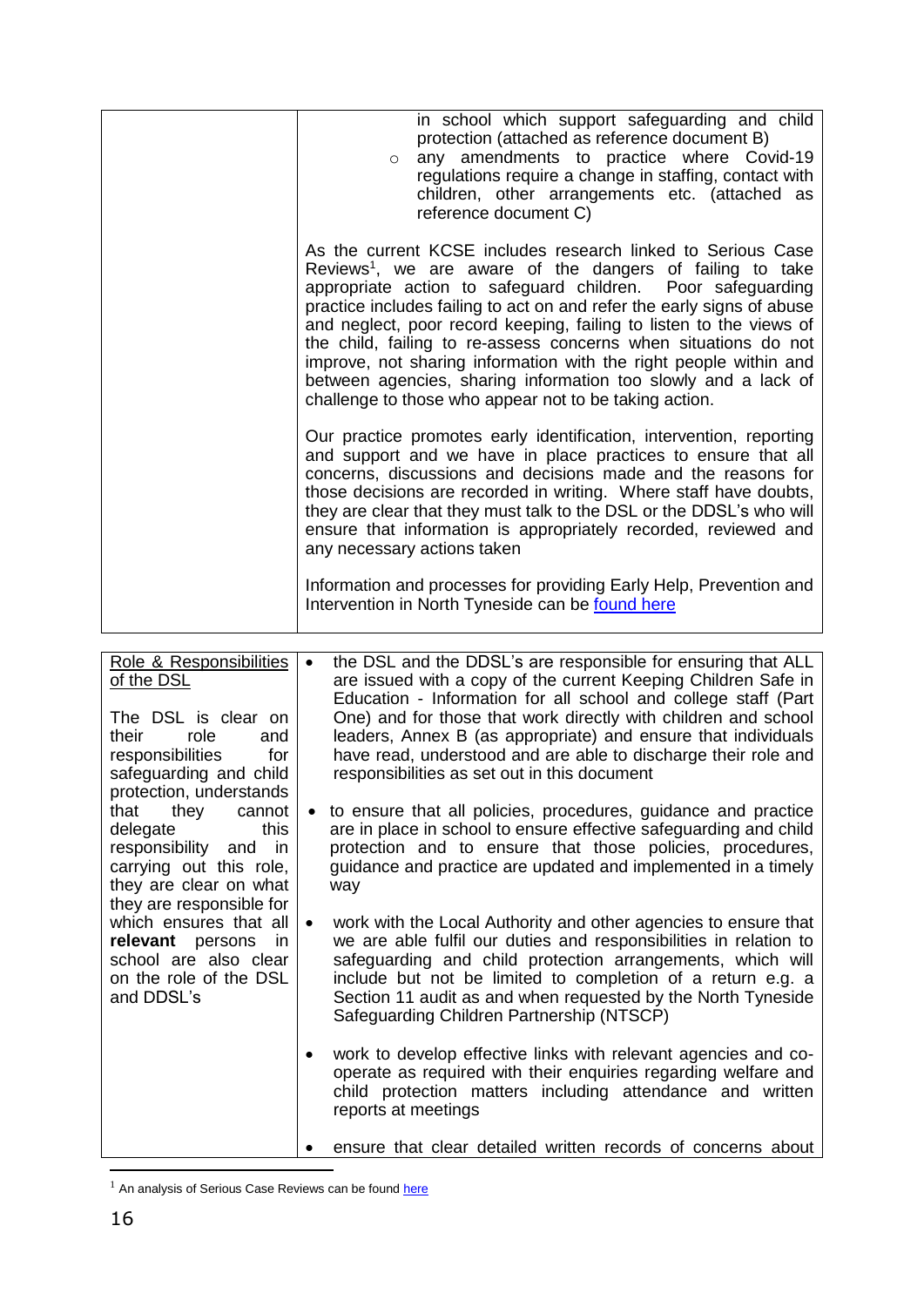|           | children (noting the date, event and action taken), even where<br>there is no need to refer the matter to Children's Services<br>immediately are maintained appropriately in school.<br>The<br>outcomes and decisions made will also be recorded                                                                                                                       |
|-----------|------------------------------------------------------------------------------------------------------------------------------------------------------------------------------------------------------------------------------------------------------------------------------------------------------------------------------------------------------------------------|
| $\bullet$ | ensure all records are kept to the required standard/guidance,<br>are secure, have limited access and in locked locations                                                                                                                                                                                                                                              |
|           | • to work closely with the Safeguarding Governor to ensure that<br>they are clear on their role and responsibilities in relation to<br>safeguarding and to work within them throughout the year and<br>in production of the annual report to Governors and the Section<br>11 audit to North Tyneside Safeguarding Children Partnership<br>NTSCP as and when requested. |

| Safeguarding<br>in<br>Practice<br>The DSL will ensure all<br>relevant persons: | $\bullet$ | know that they have a professional responsibility for sharing<br>concerns about a child's safety and welfare with the DSL/ DDSL<br>in school and understand their personal responsibility with<br>regards to safeguarding and child protection matters in school                                                                                                                                                                                                                                                                                                                           |
|--------------------------------------------------------------------------------|-----------|--------------------------------------------------------------------------------------------------------------------------------------------------------------------------------------------------------------------------------------------------------------------------------------------------------------------------------------------------------------------------------------------------------------------------------------------------------------------------------------------------------------------------------------------------------------------------------------------|
|                                                                                | $\bullet$ | understand that school staff are in an important position to<br>identify concerns early and provide help for children, where<br>relevant and linked to the <b>Local Threshold Guidelines</b> to prevent<br>concerns escalating                                                                                                                                                                                                                                                                                                                                                             |
|                                                                                |           | ensure that all staff know what to do if a child tells them he/she is<br>being abused, neglected, harmed, or exploited (including from<br>another child/ren or young person and via online incidents) and<br>how to maintain appropriate levels of confidentiality whilst at the<br>same time liaising with the DSL, the DDSL's another member of<br>senior staff or children's social care. Staff should be aware that<br>they should never promise a child that they will not tell anyone<br>about an allegation $-$ as this may ultimately not be in the best<br>interests of the child |
|                                                                                |           | for teaching staff - the DSL and DDSL's will ensure that each<br>teacher understands their professional duties linked to Teachers<br>Standards and what is expected of them as a teaching<br>professional including following the Female Genital Mutilation<br>(FGM) mandatory reporting duty <sup>1</sup>                                                                                                                                                                                                                                                                                 |
|                                                                                |           | know that if a child/young person's situation does not appear to<br>be improving, the adult with concerns should press for<br>'reconsideration' - and should clearly understand what this<br>means and how this operates within the context of the child<br>protection policy                                                                                                                                                                                                                                                                                                              |
|                                                                                |           | understand that the local authority and NTSCP provide<br>escalation procedures as recommended from serious case<br>reviews so a culture of effective challenge is promoted.<br>Escalation and effective challenge procedures should be used<br>when there are disagreements between professionals, service<br>areas and/or individual services regarding decisions made about                                                                                                                                                                                                              |

 $\overline{a}$ <sup>1</sup> 1 If a teacher, in the course of their work in the profession, discovers that an act of FGM appears to have been carried out on a girl under the age of 18, the teacher must report this to the police. See Annex B of the current KCSE for further details and the Home office Procedural information which can be found [here](https://assets.publishing.service.gov.uk/government/uploads/system/uploads/attachment_data/file/573782/FGM_Mandatory_Reporting_-_procedural_information_nov16_FINAL.pdf)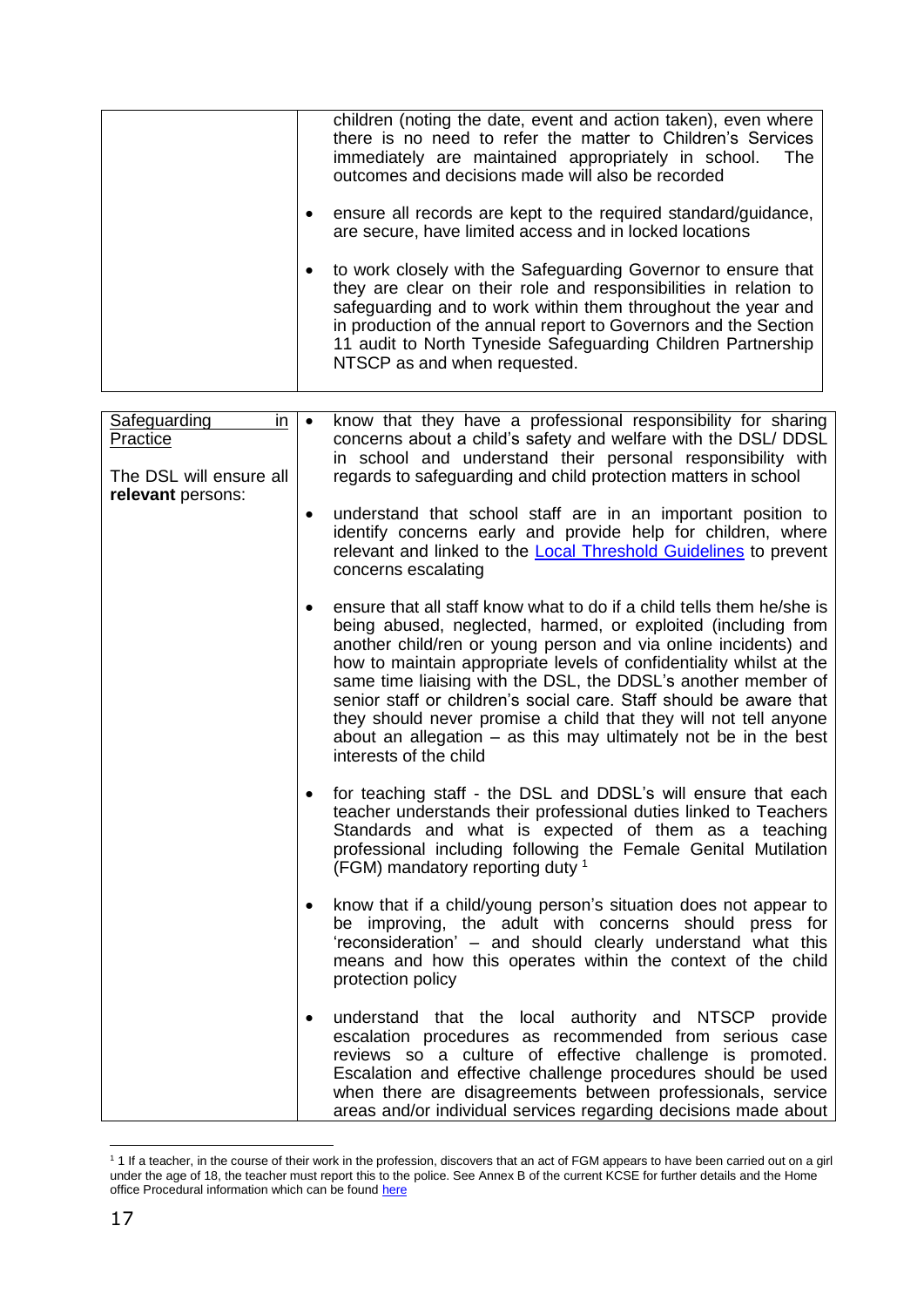|           | a child's safety, welfare and/or well-being. Escalation and<br>effective challenge procedures are <b>available here</b> and paper<br>copies will also be available in school in the files in the<br>photocopier room for colleagues to access who do not have day-<br>to-day access to a school network/PC. |
|-----------|-------------------------------------------------------------------------------------------------------------------------------------------------------------------------------------------------------------------------------------------------------------------------------------------------------------|
| ٠         | understand the need to be vigilant in identifying cases of<br>harm/abuse and are able to <b>immediately</b> report concerns when<br>they arise                                                                                                                                                              |
| $\bullet$ | ensure all staff should be able to reassure children that they are<br>being taken seriously and that they will be supported including<br>incidents between peers                                                                                                                                            |
|           | • know that information a child/young person discloses regarding<br>harm/abuse of themselves or another child/young person must be<br>shared as appropriate, and cannot be kept secret                                                                                                                      |
|           | • ensure confidentiality protocols are adhered to and information is<br>shared appropriately                                                                                                                                                                                                                |
| $\bullet$ | know how to support and to respond to a child/young person who<br>tells of harm, abuse, exploitation, or other matters that have the<br>potential to be a cause for concern/harm by following the<br>following guidance                                                                                     |
|           | <b>RECEIVE</b>                                                                                                                                                                                                                                                                                              |
| $\bullet$ | React calmly; be aware of your non-verbal messages                                                                                                                                                                                                                                                          |
| $\bullet$ | If you don't understand the child's communication method,                                                                                                                                                                                                                                                   |
|           | reassure the child, and find someone who can                                                                                                                                                                                                                                                                |
| $\bullet$ | Don't interrogate the child, observe and listen, use active<br>listening techniques                                                                                                                                                                                                                         |
| ٠         | Don't stop a child who is freely recalling significant events                                                                                                                                                                                                                                               |
| $\bullet$ | Keep responses short, simple, slow, quiet and gentle                                                                                                                                                                                                                                                        |
| $\bullet$ | Don't end the conversation abruptly                                                                                                                                                                                                                                                                         |
|           | <b>REASSURE</b>                                                                                                                                                                                                                                                                                             |
|           | Tell the child they are not to blame; and have done the right thing<br>by telling you                                                                                                                                                                                                                       |
|           | Tell the child what will happen next; be honest about what you<br>can and can't do                                                                                                                                                                                                                          |
|           | Don't promise confidentiality; say to the child, 'Some things are                                                                                                                                                                                                                                           |
|           | so important I might have to tell them to somebody else'                                                                                                                                                                                                                                                    |
|           | <b>REACT</b>                                                                                                                                                                                                                                                                                                |
| $\bullet$ | Explain what you have to do next and whom you have to tell<br>Inform the Designated Safeguarding Lead (DSL) or DDSL                                                                                                                                                                                         |
|           | immediately                                                                                                                                                                                                                                                                                                 |
| $\bullet$ | understands that the Head teacher, DSL or the DDSL in school<br>will disclose any information about a pupil to other members of                                                                                                                                                                             |
|           | staff on a need to know basis only<br>recognise their duty and feel able to raise concerns about poor or                                                                                                                                                                                                    |
| $\bullet$ | unsafe practice in regard to children/young people and know that<br>those concerns will be:                                                                                                                                                                                                                 |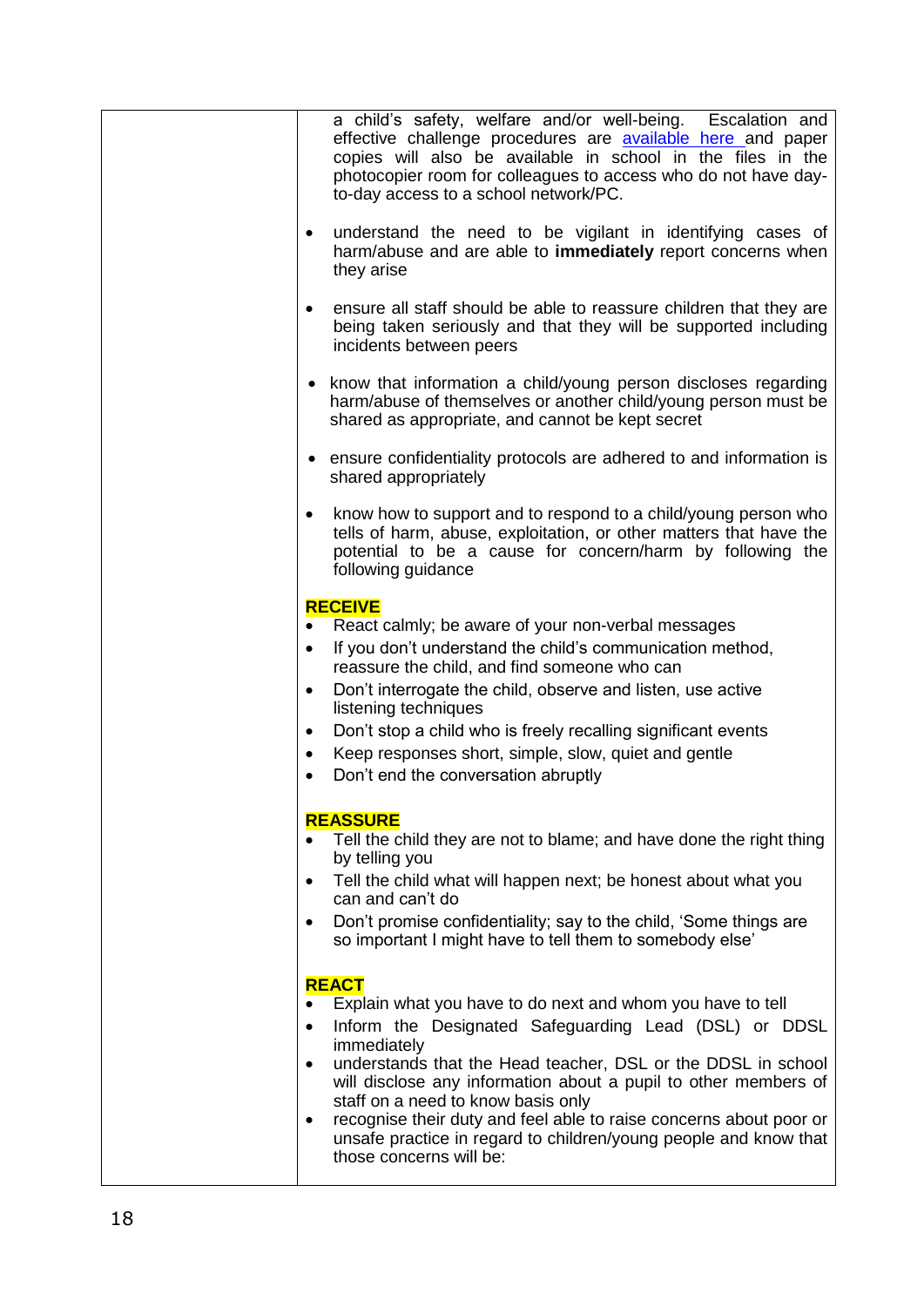| addressed<br>$\bullet$<br>managed sensitively and effectively                                                                                                                                                                                                                                                                                                                                                                                                                                                                                                                                                                                                                                                                                                                                                                                                                                                                                                                                                                                                                                                                                                                                                                   |
|---------------------------------------------------------------------------------------------------------------------------------------------------------------------------------------------------------------------------------------------------------------------------------------------------------------------------------------------------------------------------------------------------------------------------------------------------------------------------------------------------------------------------------------------------------------------------------------------------------------------------------------------------------------------------------------------------------------------------------------------------------------------------------------------------------------------------------------------------------------------------------------------------------------------------------------------------------------------------------------------------------------------------------------------------------------------------------------------------------------------------------------------------------------------------------------------------------------------------------|
| dealt with in a timely manner<br>$\bullet$<br>dealt with in accordance with schools agreed<br>$\bullet$<br>policies/practices, including the reporting of low level<br>concerns policy and Whistleblowing Policy                                                                                                                                                                                                                                                                                                                                                                                                                                                                                                                                                                                                                                                                                                                                                                                                                                                                                                                                                                                                                |
| understand that if they have a concern about another adult in<br>school (including supply staff, agency workers, volunteers,<br>governors, other staff/adults - including but not limited to Local<br>Authority, Health, etc) they must refer the matter to the Head<br>Teacher (whose contact details are noted at the end of this<br>document). Where the concerns are about the Head Teacher,<br>they should refer the matter to Chair of Governors (whose<br>contact details are noted at the end of this document) - as<br>outlined in Part 4 of the current KCSE and as noted to all adults<br>in school as part of induction and training protocols                                                                                                                                                                                                                                                                                                                                                                                                                                                                                                                                                                      |
| ensure that staff are able to recognise that children are capable<br>of abusing their peers and ensure that the child protection<br>arrangements in school have in place procedures to minimise the<br>risk of peer on peer/child on child abuse and how such<br>allegations are managed                                                                                                                                                                                                                                                                                                                                                                                                                                                                                                                                                                                                                                                                                                                                                                                                                                                                                                                                        |
| Peer on peer abuse is most likely to include the following which cam<br>often have online elements:                                                                                                                                                                                                                                                                                                                                                                                                                                                                                                                                                                                                                                                                                                                                                                                                                                                                                                                                                                                                                                                                                                                             |
| • bullying (including cyberbullying, prejudice-based and<br>discriminatory bullying).<br>• abuse in intimate personal relationships between peers.<br>• physical abuse such as hitting, kicking, shaking, biting, hair<br>pulling, or otherwise causing physical harm<br>• sexual violence, such as rape, assault by penetration and<br>sexual assault.<br>· sexual harassment, such as sexual comments, remarks,<br>jokes, and online sexual harassment, which may be<br>standalone or part of a broader pattern of abuse.<br>• causing someone to engage in sexual activity without<br>consent, such as forcing someone to strip, touch themselves<br>sexually, or to engage in sexual activity with a third party.<br>• consensual and non-consensual sharing of nudes and semi<br>nudes' images and or videos (also known as sexting or youth<br>produced sexual imagery).<br>• upskirting, which typically involves taking a picture under a<br>person's clothing without their permission.<br>. initiation/hazing type violence and rituals (this could include<br>activities involving harassment, abuse or humiliation used as<br>a way of initiating a person into a group and may also include<br>an online element). |
| our full school procedures on peer on peer/child on child abuse<br>reflects the different forms this abuse can take and is clear that<br>this is abuse and will not be tolerated. This can found in a<br>separate peer on peer/child on child abuse policy document                                                                                                                                                                                                                                                                                                                                                                                                                                                                                                                                                                                                                                                                                                                                                                                                                                                                                                                                                             |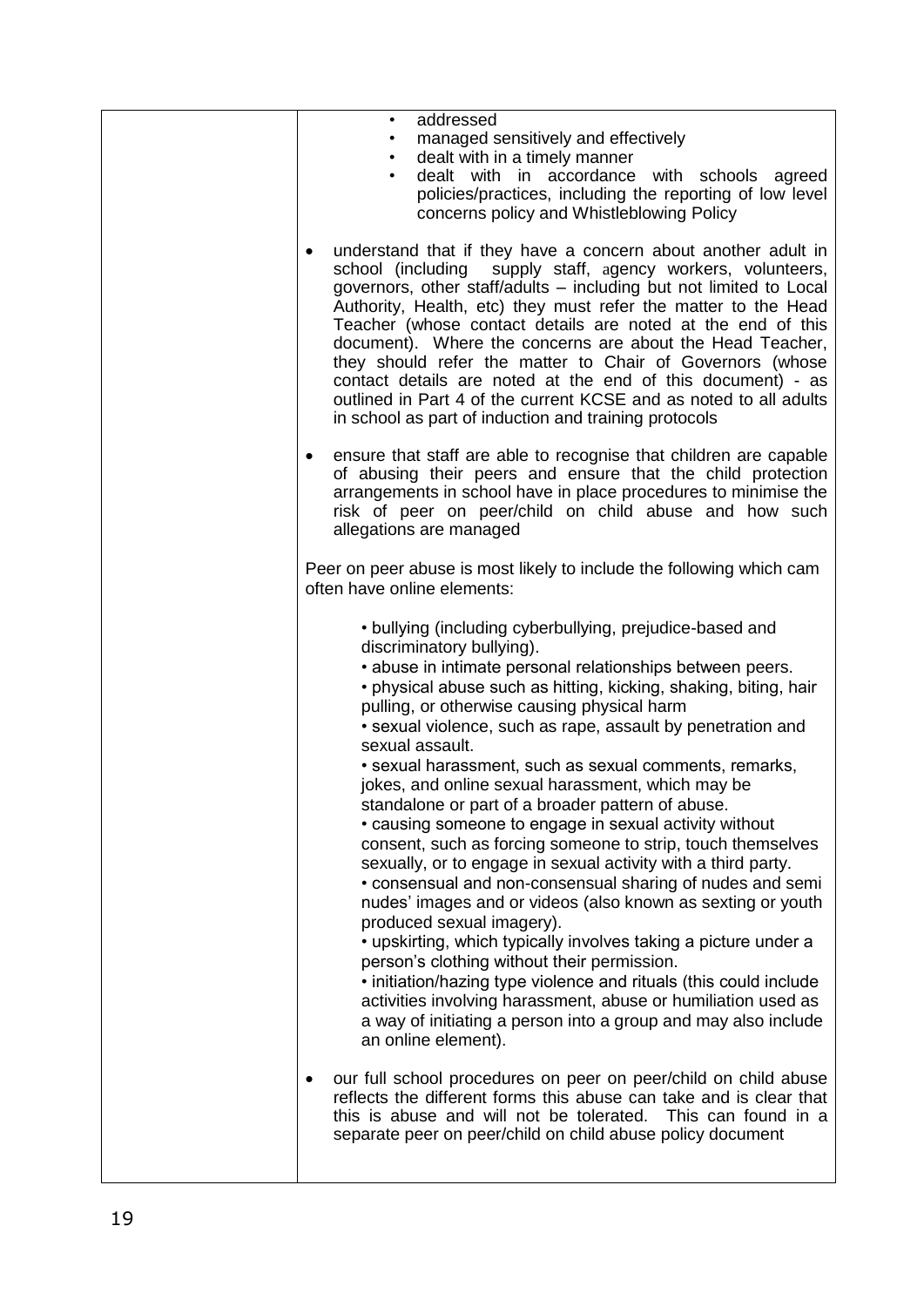|  |                                                                              |                                                                                                                                                                                                                                                                                                                                                                                                                                                    | the procedures for peer on peer/child on child also notes how<br>victims of this abuse will be supported in school and considers<br>the issues as outlined in Part 5 of the current KCSE regarding<br>child on child sexual violence and sexual harassment where<br>relevant.                                                  |
|--|------------------------------------------------------------------------------|----------------------------------------------------------------------------------------------------------------------------------------------------------------------------------------------------------------------------------------------------------------------------------------------------------------------------------------------------------------------------------------------------------------------------------------------------|--------------------------------------------------------------------------------------------------------------------------------------------------------------------------------------------------------------------------------------------------------------------------------------------------------------------------------|
|  |                                                                              |                                                                                                                                                                                                                                                                                                                                                                                                                                                    |                                                                                                                                                                                                                                                                                                                                |
|  | <b>Working with Others</b><br>The DSL for child<br>protection in school will |                                                                                                                                                                                                                                                                                                                                                                                                                                                    | undertaking appropriate discussion with parents prior to<br>involvement of another agency unless doing so would place the<br>child/young person at risk of further significant harm                                                                                                                                            |
|  | co-ordinate and<br>lead<br>on the following:                                 | $\bullet$                                                                                                                                                                                                                                                                                                                                                                                                                                          | contacting the Children's Social Care Front Door service for<br>information, advice and/or guidance (including use of the<br>MASH professional helpline), following the early help pathway<br>where relevant, or to make a referral where there are concerns<br>about harm a child/young person                                |
|  |                                                                              |                                                                                                                                                                                                                                                                                                                                                                                                                                                    | ensuring that all relevant persons who have contact with<br>children/young people know what to do if they have any<br>concerns about a child, including referring the matter to the<br>DSL or the DDSL                                                                                                                         |
|  |                                                                              |                                                                                                                                                                                                                                                                                                                                                                                                                                                    | ensuring that any staff member is aware that they can make a<br>referral to Children's Social Care Front Door Service should<br>circumstances require this. They should then report any<br>actions to the DSL/DDSL as soon as is practically possible                                                                          |
|  |                                                                              | reporting an unexplained school absence to the child/young<br>person's Social Worker or Children's Social Care Front Door<br>service where there is a pupil who is subject to a child<br>protection plan or a Looked After Child - the Designated<br>Teacher for Looked After Children must also be informed, and<br>confirm that this will operate as a first day response or as<br>agreed as part of any inter-agency plan in place              |                                                                                                                                                                                                                                                                                                                                |
|  |                                                                              | ensuring that the school have in place a Designated Teacher<br>for looked-after children and previously looked-after children,<br>and that their contact details are noted in the information<br>attached at the end of this policy                                                                                                                                                                                                                |                                                                                                                                                                                                                                                                                                                                |
|  | ٠                                                                            | The DSL will work with work with the headteacher and relevant<br>strategic leads (such as the Designated Teacher for looked-<br>after children and previously looked-after children) to ensure<br>children who have been allocated social worker or have<br>previously been allocated a social worker are supported with<br>their welfare and educational outcomes. This is in line with the<br>recent review of Children in Need. <sup>1</sup> ), |                                                                                                                                                                                                                                                                                                                                |
|  |                                                                              |                                                                                                                                                                                                                                                                                                                                                                                                                                                    | work with the Virtual School Head within the Local Authority to<br>discuss and agree how funding can best be used to support the<br>progress of these children in school and meet their needs                                                                                                                                  |
|  |                                                                              |                                                                                                                                                                                                                                                                                                                                                                                                                                                    | recognise that children with special educational need (SEN)<br>and disabilities can face additional safeguarding challenges<br>(see section below). The child protection procedures and<br>practices which operate in school reflect the fact that additional<br>barriers can exist when recognising abuse and neglect in this |

 $\overline{a}$ <sup>1</sup> [DfE Review of Children in Need, June 2019](https://www.gov.uk/government/publications/review-of-children-in-need/review-of-children-in-need)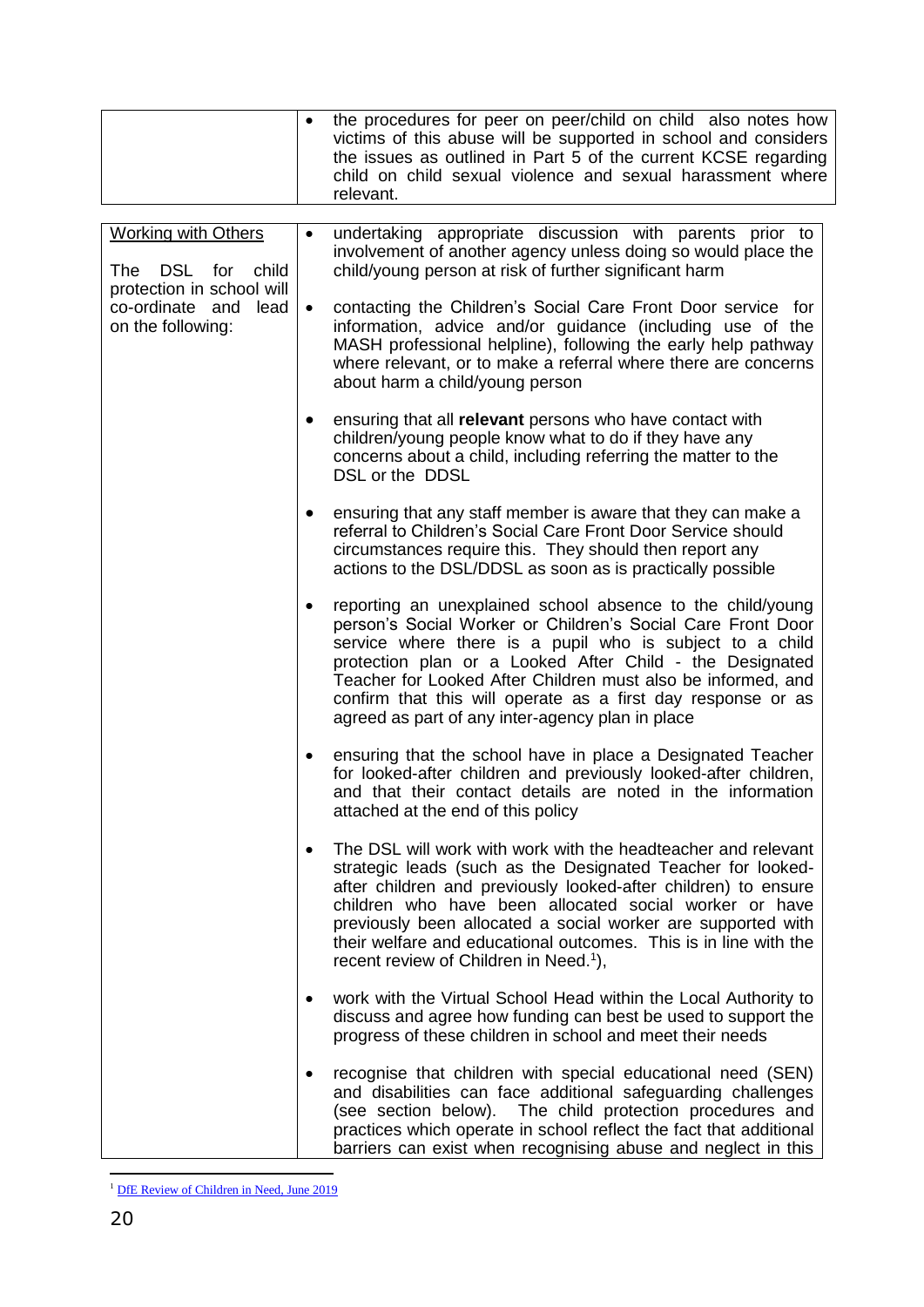|           | group of children                                                                                                                                                                                                                                                                  |
|-----------|------------------------------------------------------------------------------------------------------------------------------------------------------------------------------------------------------------------------------------------------------------------------------------|
| $\bullet$ | when teaching about safeguarding, a one size fits all approach<br>may not be appropriate for all children especially those with<br>SEND or who have been victims of abuse                                                                                                          |
|           | operational policy and practice in school reflects and provides<br>for children to have learning experiences including care and<br>accommodation, for short periods of time, by a host family to<br>which they are not related at set out in Annex E of the current<br><b>KCSE</b> |

| <b>Teaching &amp; Learning</b> | $\bullet$ | children are taught about safeguarding, including online,                                                                                                                                                        |
|--------------------------------|-----------|------------------------------------------------------------------------------------------------------------------------------------------------------------------------------------------------------------------|
| <u>and</u>                     |           | through teaching and learning opportunities, as part of                                                                                                                                                          |
|                                |           | providing a broad and balanced curriculum. This will include<br>covering relevant issues through personal, social, health and                                                                                    |
| <b>Curriculum</b>              |           | economic education (PSHE) including relationship and sex                                                                                                                                                         |
| The DSL will be                |           | education $(RSE)^1$                                                                                                                                                                                              |
| required to ensure:            |           |                                                                                                                                                                                                                  |
|                                | $\bullet$ | that as we increasingly work online we ensure that our children<br>are safeguarded from potentially harmful and inappropriate<br>online material. We have appropriate filters and monitoring<br>systems in place |
|                                | $\bullet$ | the appropriate filters and monitoring systems that we have in<br>place do not "over block", nor do they lead to unreasonable                                                                                    |
|                                |           | restrictions as to what children can be taught with regards to<br>online teaching and safeguarding                                                                                                               |
|                                | $\bullet$ | the governing body carry out an annual review of their                                                                                                                                                           |
|                                |           | approach to online safety, supported by an annual risk                                                                                                                                                           |
|                                |           | assessment that considers and reflects the risks children face                                                                                                                                                   |
|                                | $\bullet$ | in accordance Part 2 and Annex D of the current KCSE we                                                                                                                                                          |
|                                |           | have in place a policy that recognises that technology has                                                                                                                                                       |
|                                |           | become a significant component of many safeguarding issues.<br>We have in place an effective approach to online safety which                                                                                     |
|                                |           | empowers school to protect and educate the whole school                                                                                                                                                          |
|                                |           | community in the use of technology <sup>2</sup> and have established                                                                                                                                             |
|                                |           | mechanisms to identify, intervene and escalate any incident<br>where appropriate                                                                                                                                 |
|                                |           |                                                                                                                                                                                                                  |
|                                | $\bullet$ | staff have an awareness of risk-taking behaviours which put                                                                                                                                                      |
|                                |           | children in danger linked to the likes of drug taking, alcohol<br>abuse, deliberately missing education, gang or organised crime                                                                                 |
|                                |           | involvement and sharing nudes or semi-nudes which is also                                                                                                                                                        |
|                                |           | known as youth produced sexual imagery <sup>3</sup>                                                                                                                                                              |
|                                |           | staff have an awareness issues can manifest themselves via                                                                                                                                                       |

 $1$  The government has made regulations making Relationship Education (for all primary pupils) and Relationship and Sex Education (for all secondary pupils) and Health Education (for all pupils in state-funded schools) compulsory from September 2020. Guidance [available here.](https://www.gov.uk/government/publications/relationships-education-relationships-and-sex-education-rse-and-health-education/implementation-of-relationships-education-relationships-and-sex-education-and-health-education-2020-to-2021)

<sup>&</sup>lt;sup>2</sup> See DfE guidance on Teaching Online Safety in Schools **available here** 

<sup>&</sup>lt;sup>3</sup> Guidance is available in <u>Sharing nudes and semi-nudes: how to respond to an incident (overview) - GOV.UK (www.gov.uk)</u>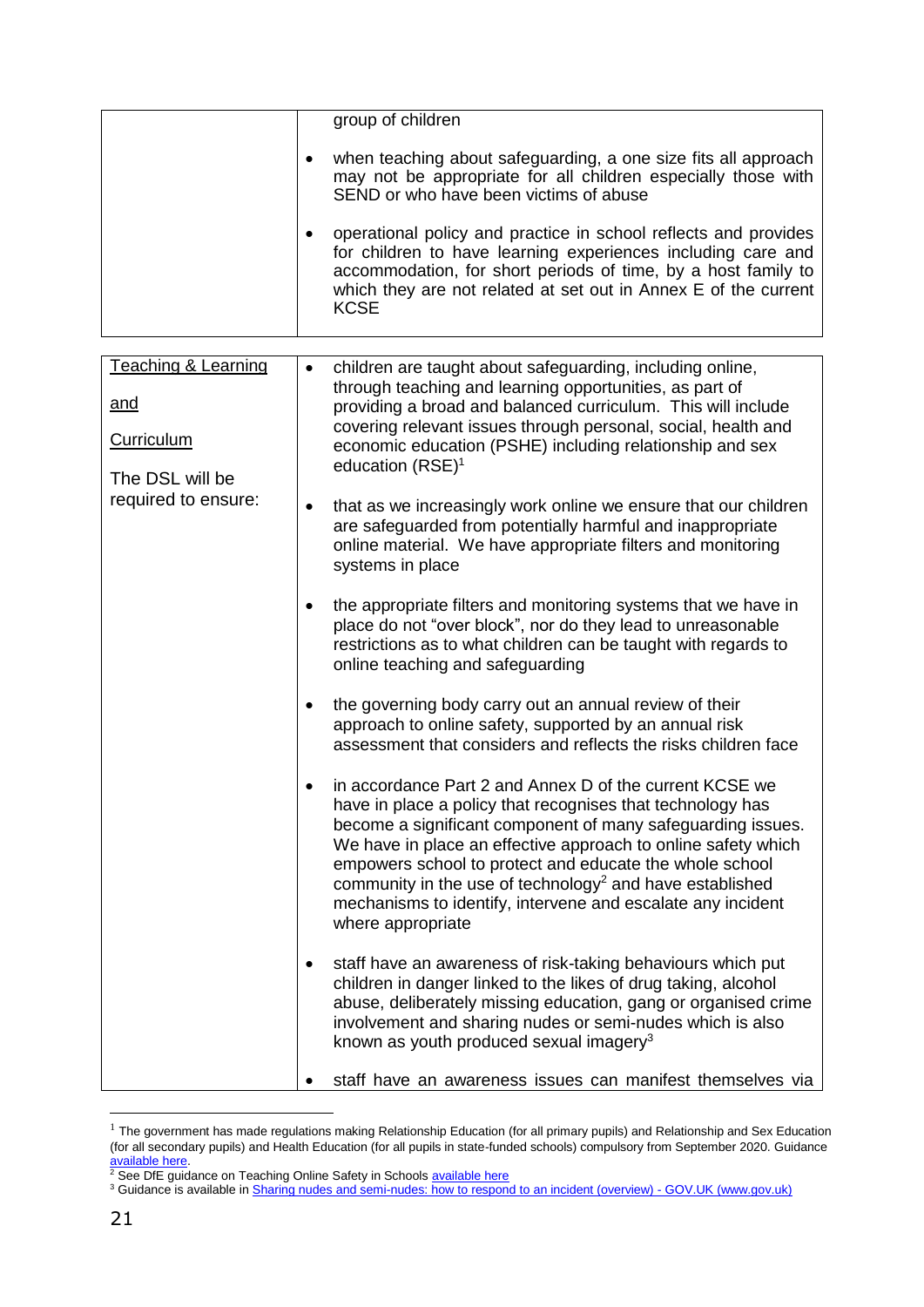| peer on peer/child on child abuse. This can include (but is not<br>limited to): abuse within intimate partner relationships; bullying<br>(including cyberbullying); sexual violence and sexual,<br>harassment; physical abuse such as hitting, kicking, shaking,<br>biting, hair pulling, or otherwise causing physical harm; sexting<br>and initiation/hazing type violence and rituals. |
|-------------------------------------------------------------------------------------------------------------------------------------------------------------------------------------------------------------------------------------------------------------------------------------------------------------------------------------------------------------------------------------------|
| staff are clear on school policy and procedures for managing<br>peer on peer/child on child abuse including child on child<br>sexual violence and sexual harassment as outlined in part 5 of<br>the current KCSE                                                                                                                                                                          |
| All staff should be able to reassure victims that they are being<br>٠<br>taken seriously and that they will be supported and kept safe. A<br>victim should never be given the impression that they are<br>creating a problem by reporting abuse, sexual violence, or<br>sexual harassment. Nor should a victim ever be made to feel<br>ashamed for making a report                        |
| ensure (alleged) perpetrators are offered support as they may<br>٠<br>also have unmet needs and any child will likely experience<br>stress as a result of being the subject of allegations and/or<br>negative reactions by their peers to the allegations against<br>them                                                                                                                 |

# **3. SUPPORTING PUPILS**

In school we recognise that children/young people, who are harmed, abused or witness violence/abuse may find it difficult to develop a sense of self-worth, they may feel helplessness, humiliation and some sense of self-blame.

School may be the only stable, secure and predictable element in the lives of children/young person at risk. Nevertheless, when at school their behaviour may be challenging and defiant or they may be withdrawn. We recognise that some children/young people actually adopt abusive behaviours and that these children/young people must be referred on for appropriate support and intervention.

| will<br>In.<br>school<br>we. | $\bullet$ | the content of the curriculum to encourage self-esteem and          |
|------------------------------|-----------|---------------------------------------------------------------------|
| endeavour to support         |           | self-motivation                                                     |
|                              |           |                                                                     |
| the pupils through:          |           |                                                                     |
|                              |           | the school ethos which promotes a positive, supportive, and         |
|                              |           |                                                                     |
|                              |           | secure environment and gives pupils a sense of being valued         |
|                              |           |                                                                     |
|                              | $\bullet$ | the school's pupil behaviour policy which is aimed at supporting    |
|                              |           |                                                                     |
|                              |           | vulnerable pupils in school including those with mental health      |
|                              |           | difficulties                                                        |
|                              |           |                                                                     |
|                              |           |                                                                     |
|                              | ٠         | ensuring all staff being aware of their responsibility to provide a |
|                              |           | consistent approach, which focuses on pupil behaviours but          |
|                              |           | does not damage the child/young person's sense of self-worth.       |
|                              |           |                                                                     |
|                              |           |                                                                     |
|                              | ٠         | endeavouring to ensure that the pupil fully understands the         |
|                              |           | consequences of unacceptable behaviour in such a way that           |
|                              |           |                                                                     |
|                              |           | preserves self-esteem and encourages future<br>positive             |
|                              |           | relationships with peers                                            |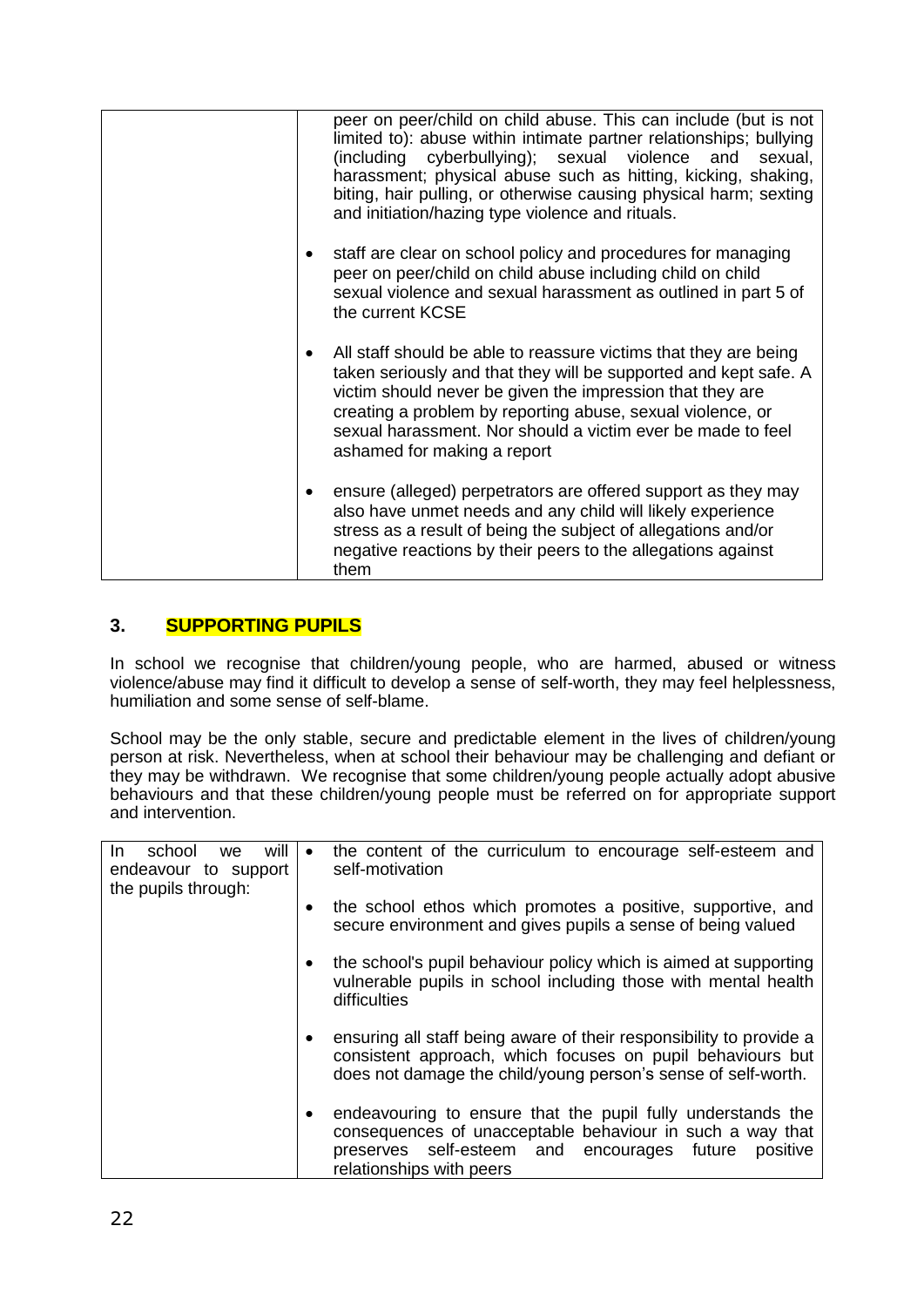|                                                                    | liaison with other agencies as appropriate which support the<br>pupil including child and adolescence mental health services<br>where appropriate                                                                                                                                                                                                                                                                                                                                                                                                                                                   |
|--------------------------------------------------------------------|-----------------------------------------------------------------------------------------------------------------------------------------------------------------------------------------------------------------------------------------------------------------------------------------------------------------------------------------------------------------------------------------------------------------------------------------------------------------------------------------------------------------------------------------------------------------------------------------------------|
|                                                                    | commitment to develop productive and<br>supportive<br>a<br>relationships with parents whenever it is in a pupil's best<br>interest to do so                                                                                                                                                                                                                                                                                                                                                                                                                                                         |
|                                                                    | recognition that children/young people living in a home<br>environment where there is risk, e.g. domestic abuse, drug or<br>alcohol abuse, other health or wellbeing concerns, are<br>vulnerable and in need of support and protection                                                                                                                                                                                                                                                                                                                                                              |
|                                                                    | fully support children as victims of abuse where they have been<br>٠<br>forced and/or coerced into behaviours that have resulted in<br>harmful, risky and exploitative situations such as criminal or<br>sexual exploitation, radicalisation, forced labour etc.                                                                                                                                                                                                                                                                                                                                    |
|                                                                    | vigilantly monitoring children/young people's welfare, keeping<br>٠<br>records (separate to child/young person's school record and in<br>accordance with the schools record management practices)<br>relevant services as soon as there is a<br>and notifying<br>recurrence of a concern                                                                                                                                                                                                                                                                                                            |
|                                                                    | ensuring that when a pupil subject to a child protection plan<br>٠<br>leaves or the school holds relevant safeguarding information,<br>this will be transferred to the new school within 5 days for an in-<br>year transfer or within the first 5 days of the start of a new term<br>as this will help them put in place the right support to safeguard<br>this child and to help the child thrive in the school. This will be<br>transferred separately from the main pupil file (in accordance<br>with the current KCSE), ensuring secure transit and<br>confirmation of receipt will be obtained |
| <b>Special Educational</b><br>Needs (SEN) and<br><b>Disability</b> | We recognise that statistically children/young people with<br>disabilities and/or behavioural difficulties are more vulnerable to<br>harm/abuse. School staff who deal with children/young people<br>with disabilities, sensory impairments and/or emotional and<br>behaviour problems recognise that these children can face<br>additional safeguarding challenges such as                                                                                                                                                                                                                         |
|                                                                    | assumptions that indicators of possible abuse such as<br>$\bullet$<br>behaviours, mood and injury automatically relate to a child's<br>disability without further exploration<br>being more prone to peer group isolation or bullying<br>$\bullet$<br>(including prejudiced based bullying) than other children<br>disabilities<br>that<br>children with<br><b>SEN</b><br>and<br>can<br>be<br>disproportionally impacted by things like bullying - without<br>outwardly showing any signs; and<br>communication barriers and difficulties in overcoming these<br>$\bullet$<br>barriers              |
|                                                                    | To address these additional challenges, staff are made aware of<br>these increased vulnerabilities for children/young people with<br>SEND.                                                                                                                                                                                                                                                                                                                                                                                                                                                          |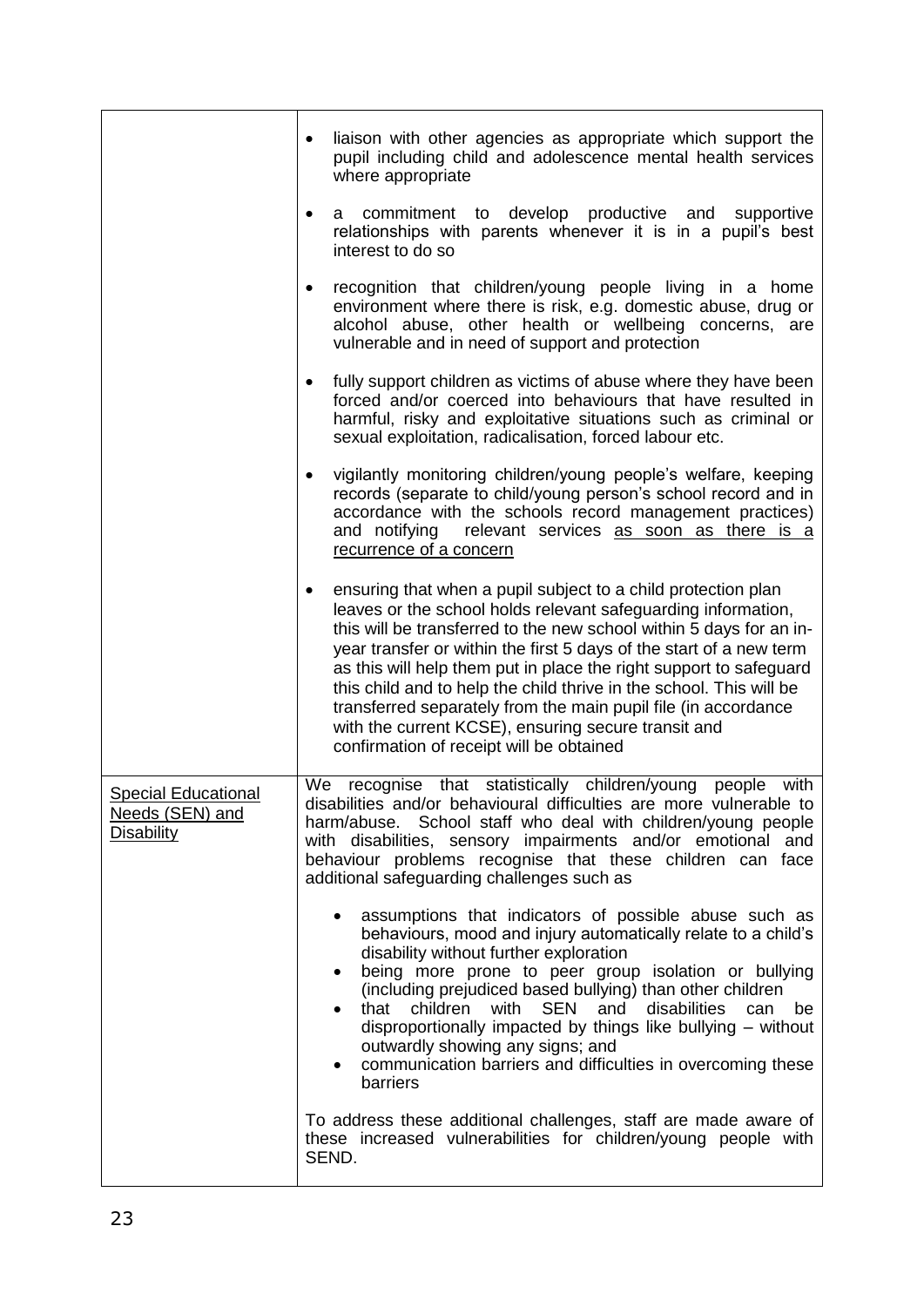#### **4. PREVENTING UNSUITABLE PEOPLE FROM WORKING WITH CHILDREN/YOUNG PEOPLE**

| In school we will: | $\bullet$ | operate Safe Recruitment practices including ensuring<br>appropriate Data Barring Service (DBS) and reference checks<br>are undertaken according to the current KCSE for all staff,<br>supply staff, agency workers and volunteers (including<br>Governors) before individuals are appointed or placed into<br>school                                                                                                                                                                                                                                                                                                                                                 |
|--------------------|-----------|-----------------------------------------------------------------------------------------------------------------------------------------------------------------------------------------------------------------------------------------------------------------------------------------------------------------------------------------------------------------------------------------------------------------------------------------------------------------------------------------------------------------------------------------------------------------------------------------------------------------------------------------------------------------------|
|                    | $\bullet$ | ensure that at least one member of the governing body and the<br>Head teacher is trained in Safe Recruitment Practices and at<br>least one person who conducts the interview has completed<br>safer recruitment training                                                                                                                                                                                                                                                                                                                                                                                                                                              |
|                    | $\bullet$ | ensure that all Governors in maintained schools have in place<br>an enhanced DBS certificate without barred list check unless<br>they are also in regulated activity and a Section 128 check<br>regarding the management of a school <sup>1</sup>                                                                                                                                                                                                                                                                                                                                                                                                                     |
|                    | $\bullet$ | ensure that all staff, supply staff, agency workers and<br>volunteers (including governors) are appropriately inducted and<br>supported following their appointment                                                                                                                                                                                                                                                                                                                                                                                                                                                                                                   |
|                    | $\bullet$ | ensure that all staff, supply staff, agency workers and<br>volunteers (including Governors) are aware of the need for<br>maintaining appropriate and professional boundaries in their<br>relationships with pupils and parents including having access to<br>the school's code of conduct (which included procedures for<br>reporting low level concerns), and the Safer Consortium's<br>'Safer Working Practices for Adults who work with Children and<br>Young People'. Please note, from April 2020, this also<br>included an addendum in relation to potential changes to<br>working practices due to the Covid-19 lockdown. Both versions<br>are available here. |
|                    | $\bullet$ | ensure that staff, supply staff, agency workers and volunteers<br>(including Governors) are aware that sexual relationships<br>between them and pupils aged under-18 are unlawful and<br>could result in legal proceedings taken against them under the<br>Sexual Offences Act 2003 (Abuse of position of trust)                                                                                                                                                                                                                                                                                                                                                      |
|                    |           | ensure that any proceedings against staff relating to child<br>protection matters are concluded in full even where the<br>member of staff is no longer employed at the school and that<br>notification of any concerns is made to the relevant authorities,<br>professional bodies and included in references<br>where<br>applicable                                                                                                                                                                                                                                                                                                                                  |
|                    |           | ensure allegations are dealt with properly where school is not<br>the employer e.g. allegations against supply teachers. In no                                                                                                                                                                                                                                                                                                                                                                                                                                                                                                                                        |

 1 1 In accordance with Paragraph 138 and 144-147 of KSCE 2020 which notes a person prohibited under S128 is also disqualified from holding or continuing to hold office as a governor of a maintained school (e.g., Community or Foundation School (Church or Learning Trust)).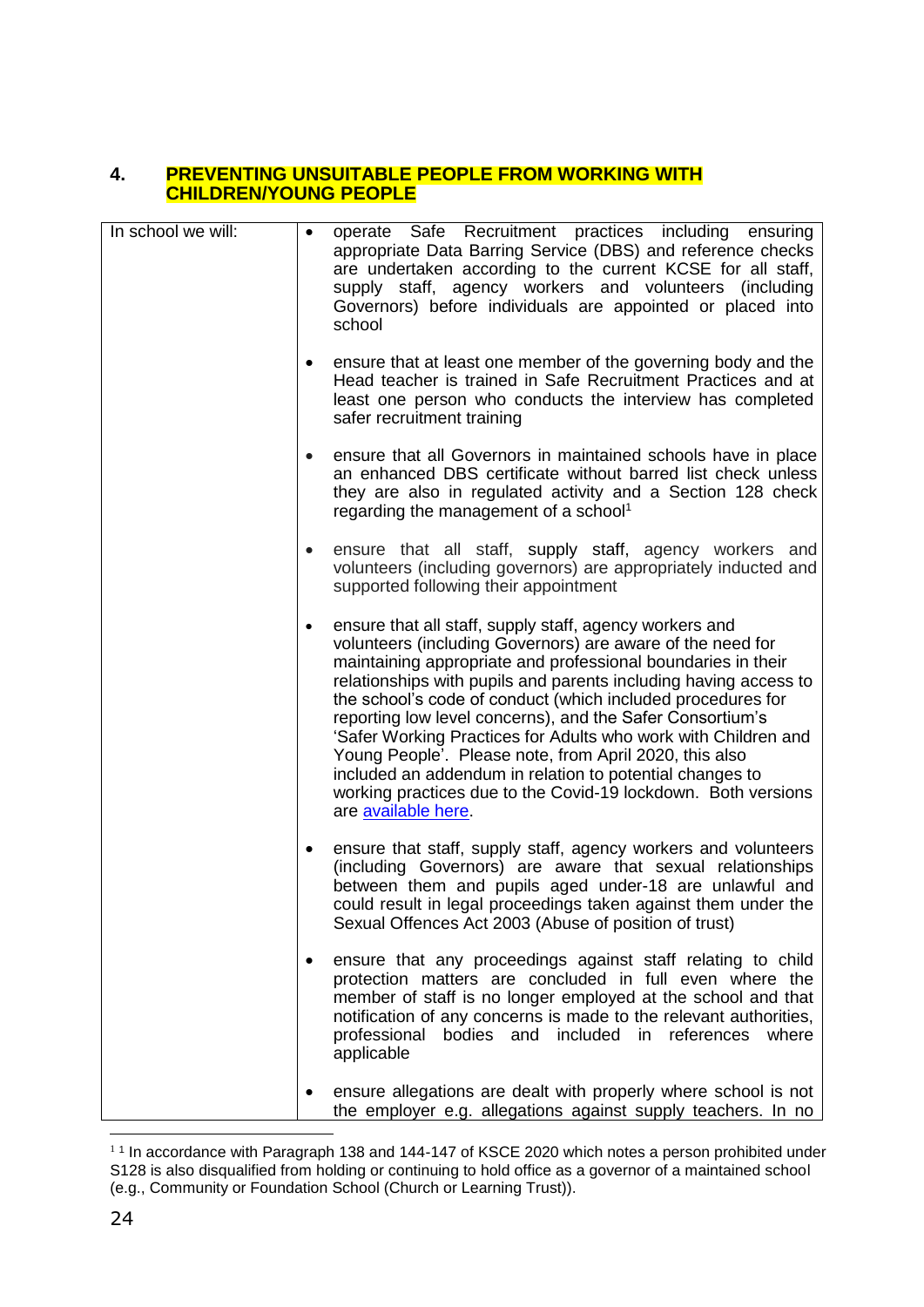| circumstances will we cease to use a supply teacher due to<br>safeguarding concerns, without finding out the facts and liaising<br>with the Local Authority Designated Officer (LADO) to<br>determine a suitable outcome. When using an agency, we will<br>inform them of our process for managing allegations and will<br>keep the agency involved and informed throughout any cases<br>of allegations against their agency/supply workers.                                                                                  |
|-------------------------------------------------------------------------------------------------------------------------------------------------------------------------------------------------------------------------------------------------------------------------------------------------------------------------------------------------------------------------------------------------------------------------------------------------------------------------------------------------------------------------------|
| <b>Allegations Management:</b><br>implement Part 4 of the current KCSE (Allegations<br>$\circ$<br>made against/Concerns raised in relation to teachers,<br>including supply teachers, other stuff, volunteers, and<br>contractors) and all other relevant Safeguarding and<br><b>Child Protection policies</b><br>o in the event of an allegation against staff, school will<br>consult with the Designated Officer in the Local<br>Authority (referred to as the LADO) - see the<br>information attached for contact details |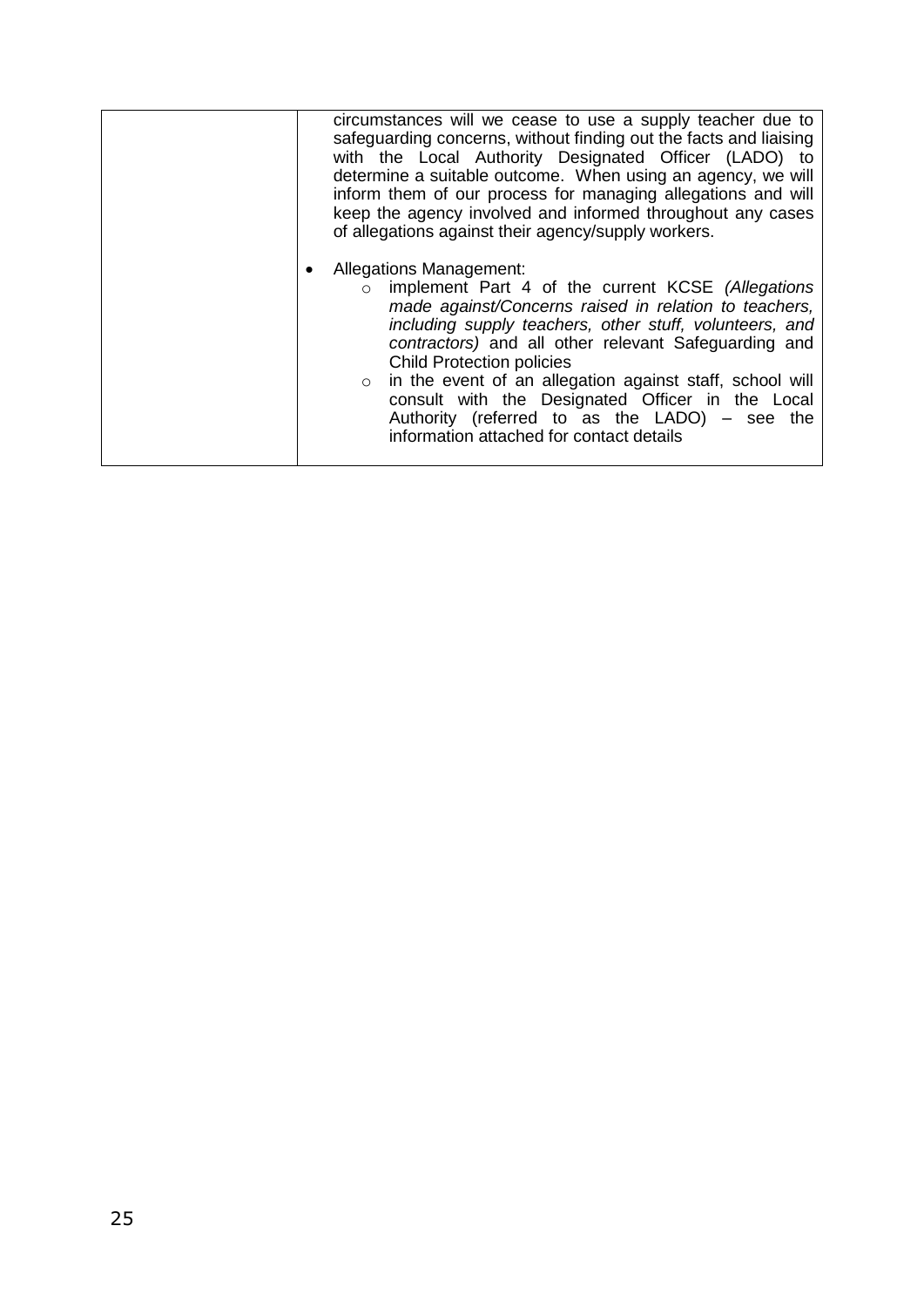# **Reference Document A**

# **St. Columba's Catholic Primary School**

# **Contact Details for Child Protection and Safeguarding as at October 2021**

#### (\*these details will next be reviewed termly to ensure that they remain relevant)

| <b>Designation/Role</b>                       | <b>Contact Details</b>                                    |                                    |
|-----------------------------------------------|-----------------------------------------------------------|------------------------------------|
| <b>Head Teacher</b>                           | Name: Mrs C. Garbutt                                      | Telephone: 0191 2623098            |
|                                               | Email: scpschool@stcolumbasprimary.co.uk                  |                                    |
| <b>Chair of Governors</b>                     | Name: Mr P. Dinsley                                       | Telephone: 0191 2623098            |
|                                               |                                                           |                                    |
|                                               | Email: scpschool@stcolumbasprimary.co.uk                  |                                    |
| <b>Designated Safeguarding</b><br>Lead (DSL): | Name: Mrs C. Garbutt                                      | Telephone: 0191 2623098            |
|                                               | Email: scpschool@stcolumbasprimary.co.uk                  |                                    |
| Deputy Designated<br>Safeguarding Lead        | Name: Miss R. Quinn                                       | Telephone: 0191 2623098            |
| (DDSL):                                       | Email: scpschool@stcolumbasprimary.co.uk                  |                                    |
|                                               | Name: Mrs C. McGrady                                      | Telephone: 0191 2623098            |
|                                               | Email: scpschool@stcolumbasprimary.co.uk                  |                                    |
| Designated Teacher for                        | Name: Mrs C. Garbutt<br>Telephone: 0191 2623098           |                                    |
| Looked After Children                         | Mrs C McGrady<br>Email: scpschool@stcolumbasprimary.co.uk |                                    |
|                                               |                                                           |                                    |
| <b>Designated Safeguarding</b>                | Name: Mrs. M Finley<br>Telephone: 0191 2623098            |                                    |
| Governor:                                     | Email: scpschool@stcolumbasprimary.co.uk                  |                                    |
| Designated Officer-                           | LADO-Contactable through the Front Door Service-See below |                                    |
| <b>Local Authority</b>                        |                                                           |                                    |
| Front Door                                    | 0345 2000 109                                             | <b>MASH Professional Helpline</b>  |
| Access to Multi-agency                        | Out of Hours: 0330 333 7475                               | 0191 643 5555                      |
| Safeguarding Hub                              | (evenings and weekends)                                   |                                    |
| (MASH)                                        |                                                           |                                    |
| <b>Adult Social Care</b>                      | 0191 6432777                                              |                                    |
| Gateway Team                                  |                                                           |                                    |
| Police                                        | Emergency 999                                             |                                    |
|                                               | Non-emergency number 101                                  |                                    |
| <b>Prevent Duty</b>                           | <b>Dedicated DFE</b><br>Prevent line 020 7340 7264        |                                    |
| <b>NSPCC Help Lines:</b>                      | National Whistleblowing helpline                          | Report Abuse in Education helpline |
|                                               | 0800 028 0285                                             | 0800 136 663                       |
|                                               | help@nspcc.org.uk                                         | help@nspcc.org.uk                  |
| Integrated Locality                           | North West-Based at Shiremoor                             | South West-Based at Howdon         |
| Teams:                                        | Children's Centre-6432110                                 | Children's Centre-6432229          |
|                                               | The Coast-Based at Whitley Bay                            | Central-Based at Riverside         |
|                                               | Customer First Centre-6438804                             | Children's Centre-6438899          |
|                                               |                                                           |                                    |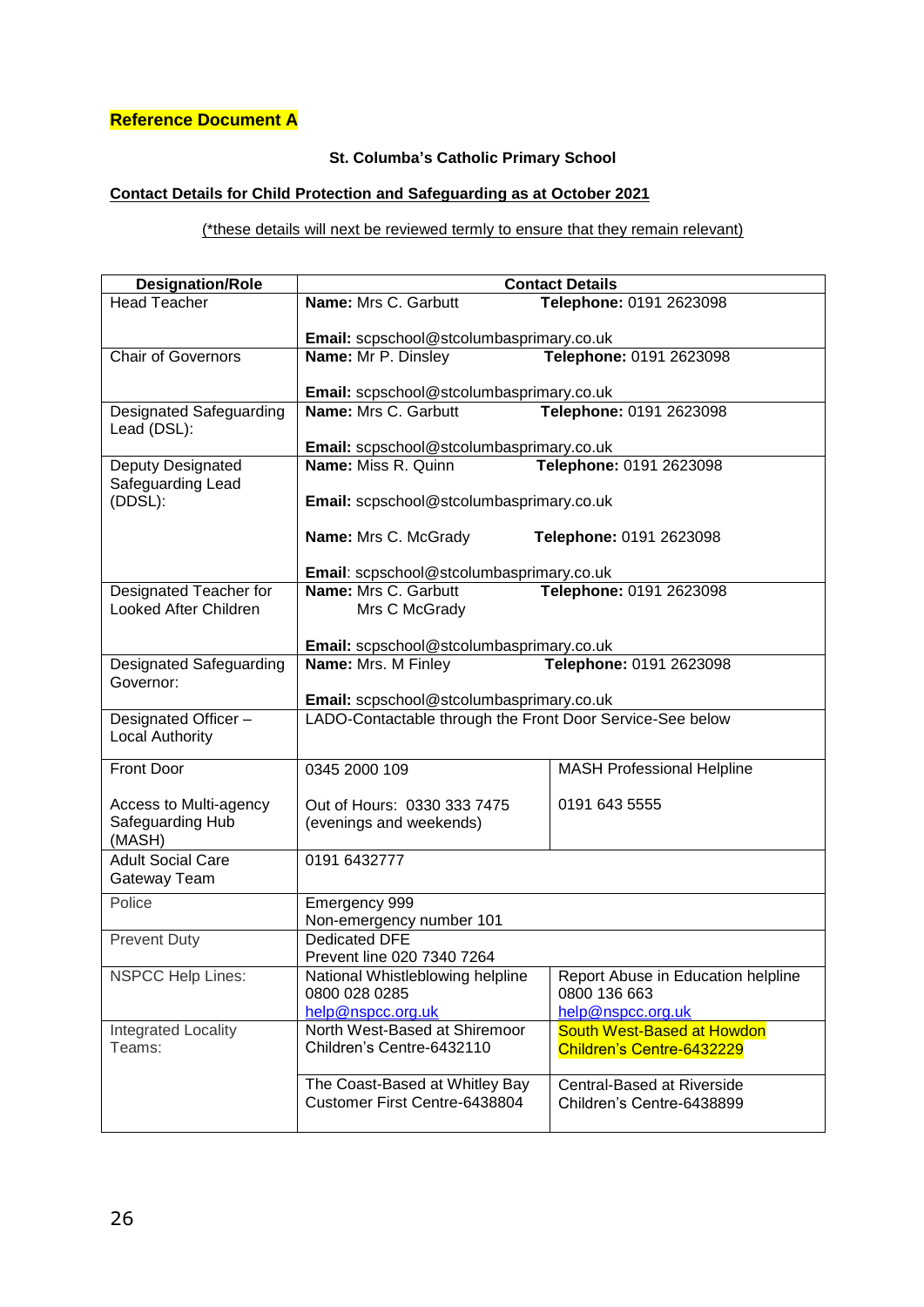#### **Reference Document B**

#### **Links to other procedures in School**

This policy does link to other school procedures and therefore must be read in conjunction with other related policies in school. This includes, but is not limited to the following list.

- 1. Anti-bullying (including racist, disability, and homophobic or transphobic abuse)
- 2. Attendance management
- 3. Allegations made against/Concerns raised in relation to teachers, including supply teachers, for the staff, volunteers and contractors
- 4. Arrangements for those educated in alternative provisions and those educated other than in school
- 5. Behaviour policy
- 6. Children Missing Education policy
- 7. Complaints
- 8. Confidentiality, data protection and information sharing
- 9. E-safety, use of the internet (including acceptable use policy), photography and mobile phones
- 10. Exclusions
- 11. First aid
- 12. Health & Safety
- 13. Inclusion and Special Educational Needs and Disability (SEND)
- 14. Induction procedures
- 15. Intimate care policy
- 16. Lettings & school security
- 17. Looked after and previously looked after children policy including those with current or previous social work support
- 18. Medication policy
- 19. Children and young people's Mental Health and Wellbeing policy
- 20. Peer on Peer abuse/Child on Child abuse *including managing allegations made against other children/young people including sexual violence and sexual harassment as outlined in Part 5 of the current Keeping Children Safe in Education*
- 21. Physical intervention & use of reasonable force
- 22. Promoting equality & diversity
- 23. Preventing radicalisation and extremism
- 24. PSHE policy, including RSE policy (Relationship and Sex Education)
- 25. Pupil Premium Policy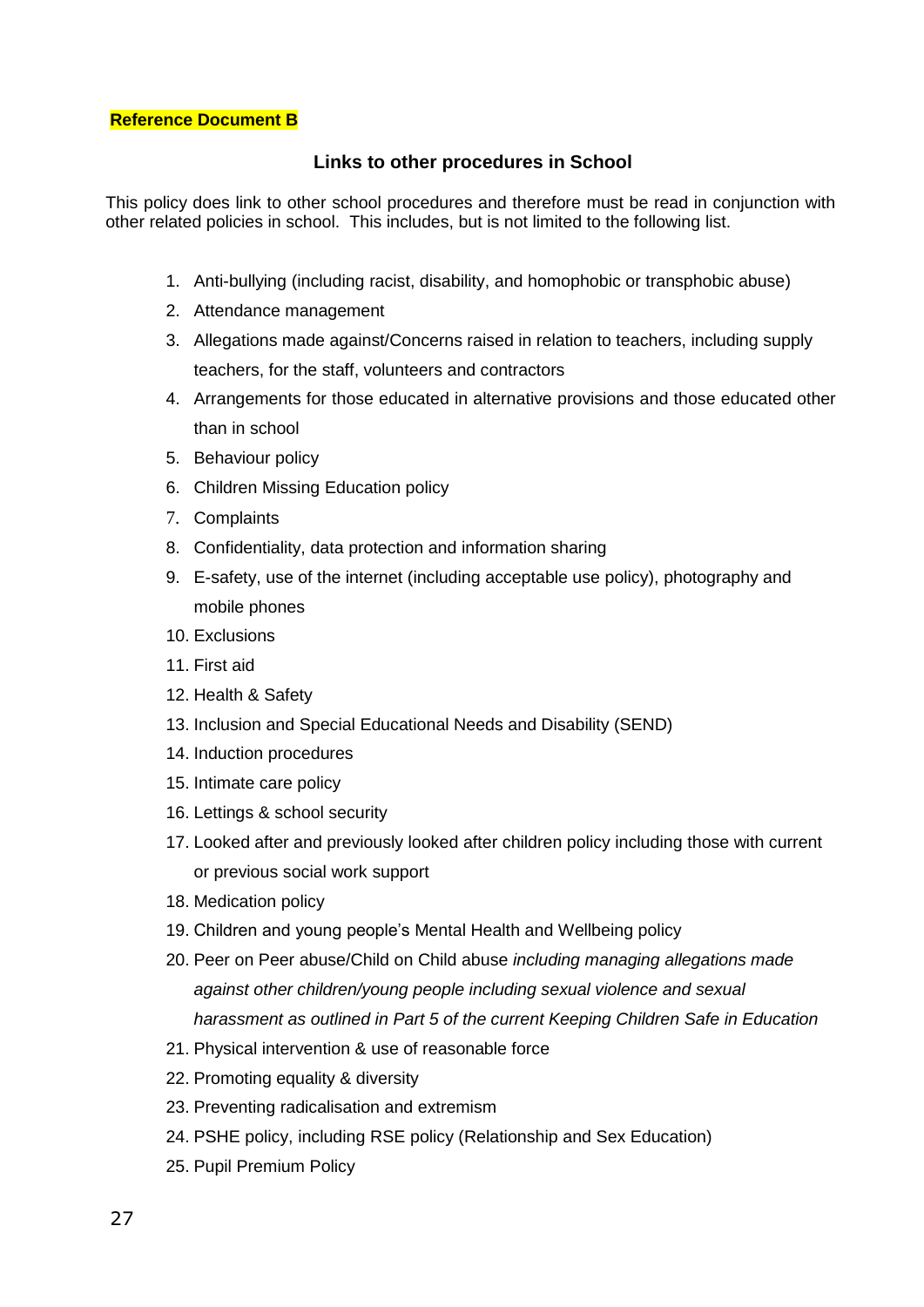- 26. Recruitment, selection DBS and vetting
- 27. School trips and visits
- 28. Staff behaviour policy (code of conduct) including reporting of low level concerns
- 29. Transient children policy
- 30. Visitors, supply staff, agency workers and volunteers (including Governors)
- 31. Whistle blowing
- 32. Young Carers policy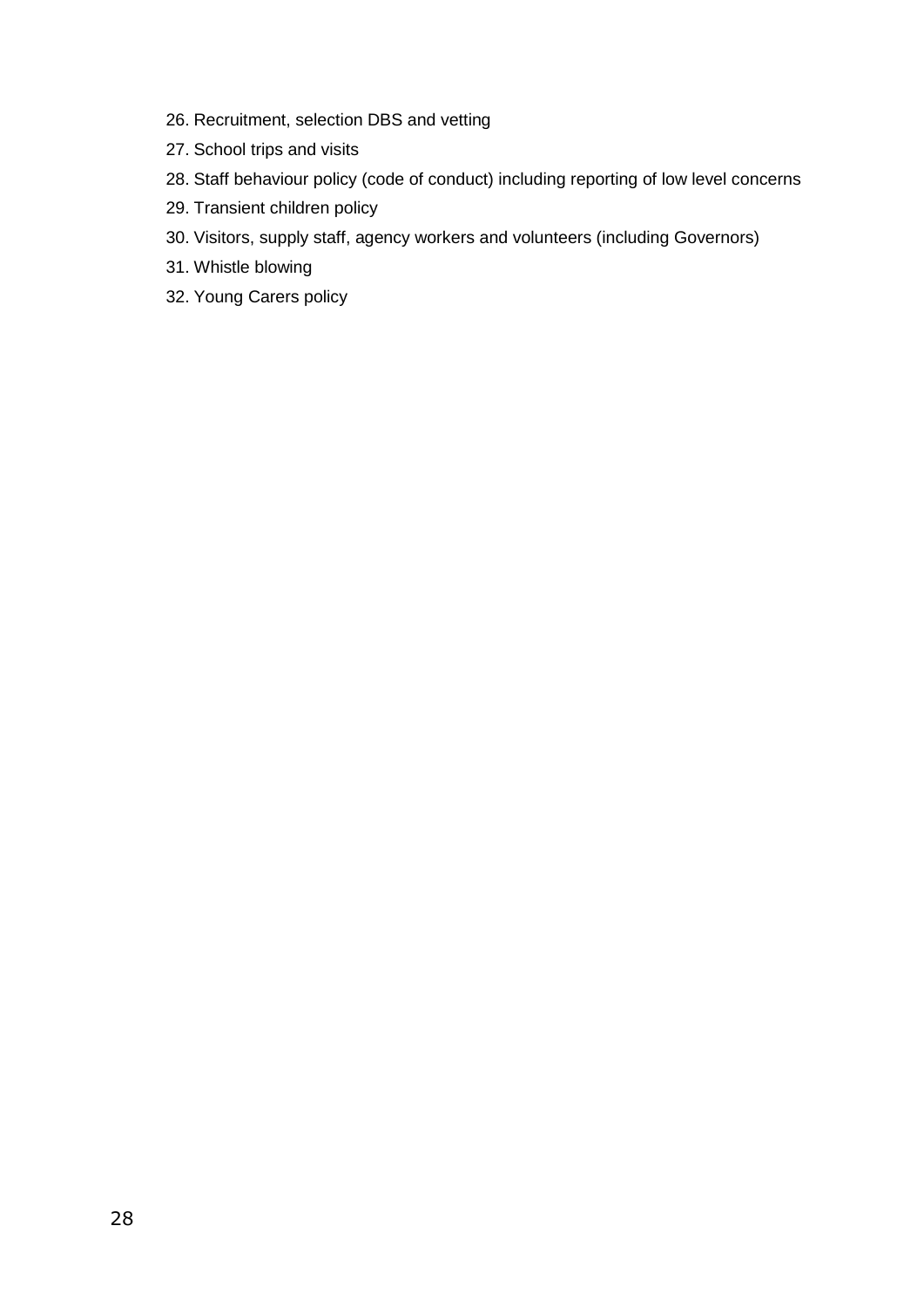#### **Reference document C**

#### **Covid-19 addendum-North Tyneside School Safeguarding and Child Protection Policy**

This addendum should be used as additional child protection and safeguarding guidance to all staff in school of their safeguarding and safer working practice responsibilities when operating in different circumstance to usual due to Covid-19 restrictions. Additions should be made to this document where necessary to ensure the information is bespoke to each setting. This information is in addition to the school's full child protection policy document and should be made available publicly. Schools should decide as and when this addendum to the main policy applies.

#### **Introduction**

This document provides an addendum to our School Safeguarding and Child Protection policy during the Covid-19 pandemic as recommended in the DfE safeguarding guidance for schools issued at the beginning of the pandemic.

We are currently operating different to business as usual. However, a number of important safeguarding principles remain the same:

- Keeping Children Safe in [Education](https://www.gov.uk/government/publications/keeping-children-safe-in-education--2) (KCSE) is statutory safeguarding guidance that schools and colleges should continue to have regard to as required by legislation and/or their funding agreements.
- the best interests of children must always continue to come first
- safeguarding concerns about any pupil should be acted on immediately and concerns reported as and when they arise including completing written records where necessary
- know that information a child/young person discloses regarding harm/abuse of themselves or another child/young person must be shared as appropriate, and cannot be kept secret
- staff must understand they have a professional responsibility to report concerns ensuring confidentiality protocols are adhered to and information is shared
- children should continue to be protected when they are online
- it is essential that unsuitable people are not allowed to enter the children's workforce and/or gain access to children

#### **Staff training and induction**

All school staff have accessed child protection training within the last three years with regular updates where relevant from the DSL or deputy DSL so are aware of issues to be concerned about. For staff who need an update, an e-learning session is [available here](https://forms.gle/nfUcyuCvUkFcKEVs6)

If staff need to work in different settings they should be given an appropriate level of safeguarding induction by the receiving school. If staff work in different settings, the level of safequarding induction required will be judged on a case-by-case basis as usually, they will already have received safeguarding training in their own school.

Induction should include but is not limited to the following

- The school's child protection policy
- Current and ongoing change of DSL arrangements
- Contact details for the Multi Agency Safeguarding Hub (MASH) helpline and Front Door should they not be able to contact a DSL or deputy and need to directly report a concern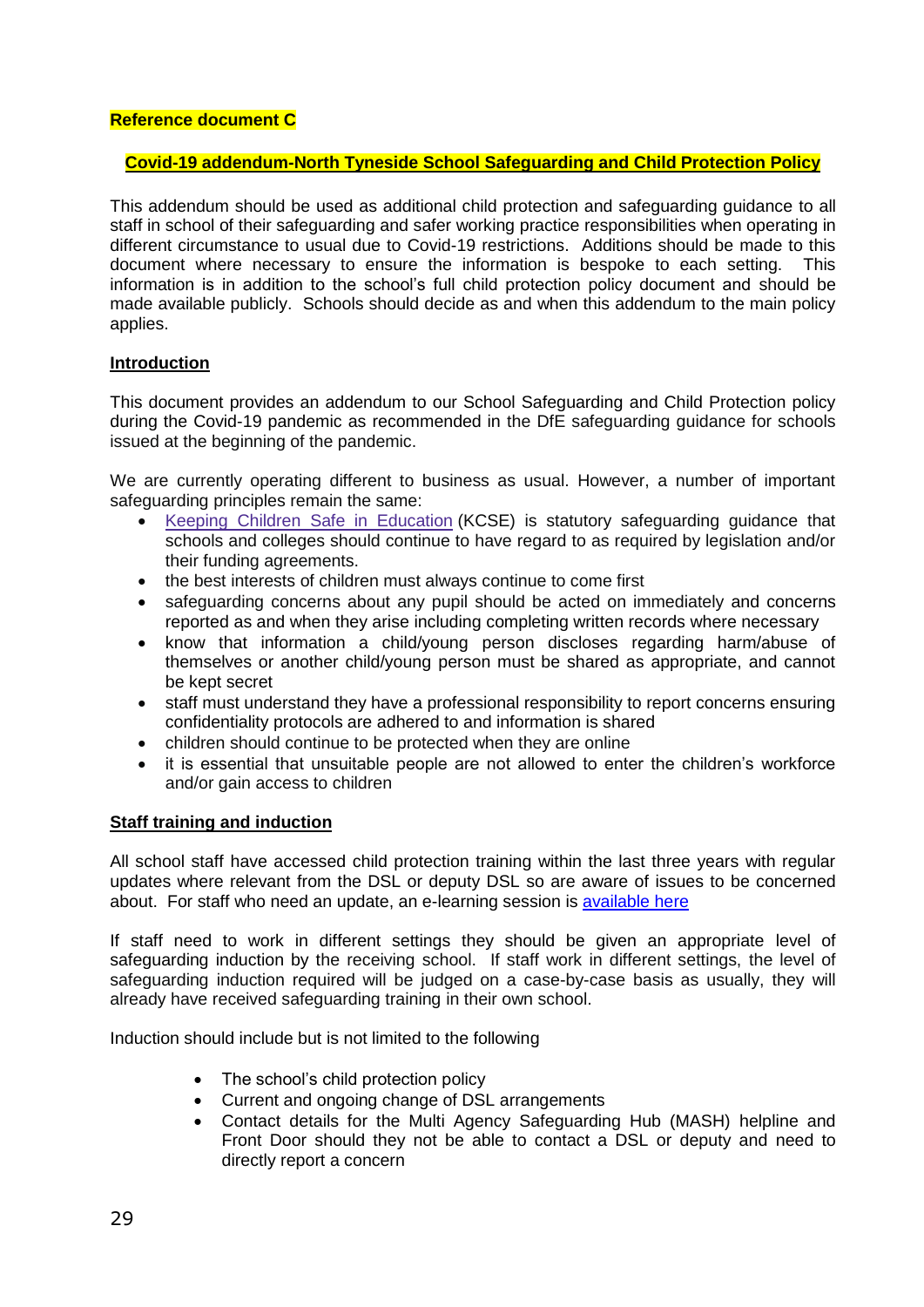- An awareness of how to record concerns should they need to document safeguarding concerns
- The code of conduct for that setting
- Re-read Part 1 of the current Keeping Children Safe in Education (KCSE), which outlines types of abuse and neglect and what to do about it

All visitors to the school including staff shared from another setting, will be required to sign in at reception in accordance with the visitor's protocol and will be required to adhere to the conditions contained in this document. In addition to child protection, safeguarding and health and safety, this visitor's protocol is noted as being part of the 'induction' for visitors to the school. This is [available here](https://secure2.sla-online.co.uk/v3/Resources/Page/11216) on the school's HR page on the Education Services website.

These procedures should also be applied where sharing of staff with other settings is needed. We expect these standards to be in place for visiting staff coming into our school or schools receiving our staff and will liaise with all settings our staff work from to ensure these safer working principles are applied. Further information is available below regarding 'code of conduct'.

# **Designated Safeguarding Lead coverage in school**

We endeavour to have a DSL (or deputy) available on site at all times. However, it is recognised that in exceptional circumstances this may not always be possible, and where this is the case there are two options we will consider:

- a trained DSL (or deputy) from the school will be available to be contacted via phone or online video - for example working from home
- sharing trained DSLs (or deputies) with other schools (who should be available to be contacted via phone or online video)

Where a trained DSL (or deputy) is not on site, in addition to one of the above options, a senior leader will take responsibility for co-ordinating safeguarding on site. This might include updating and managing access to child protection files, liaising with the offsite DSL (or deputy) and as required liaising with children's social workers where they require access to children in need and/or to carry out statutory assessments at the school.

Whatever the scenario, school will ensure that staff and volunteers always have access to a trained DSL (or deputy) and know on any given day who that person is and how to speak to them.

# **What to do if you're worried about a child or young person**

During periods of lockdown and isolation, some children and young people have been exposed to new or heightened risks of harm at home, out in the community or online. There may be safeguarding concerns that we become aware of whether we have contact with children and young people virtually or we see them in person as they return to school. In all cases, normal safeguarding procedures should apply. Capacity to support this has been increased within the North Tyneside MASH team and through the MASH professional's helpline.

We will as a school, continue to be vigilant in all areas of safeguarding but recognise there may be an increase in particular areas of concern and will act and intervene appropriately, seeking support of other services and professionals where relevant. These concerns may include but are not limited to the following-neglect, domestic abuse, online safety issues, exploitation, mental health issues, young carers.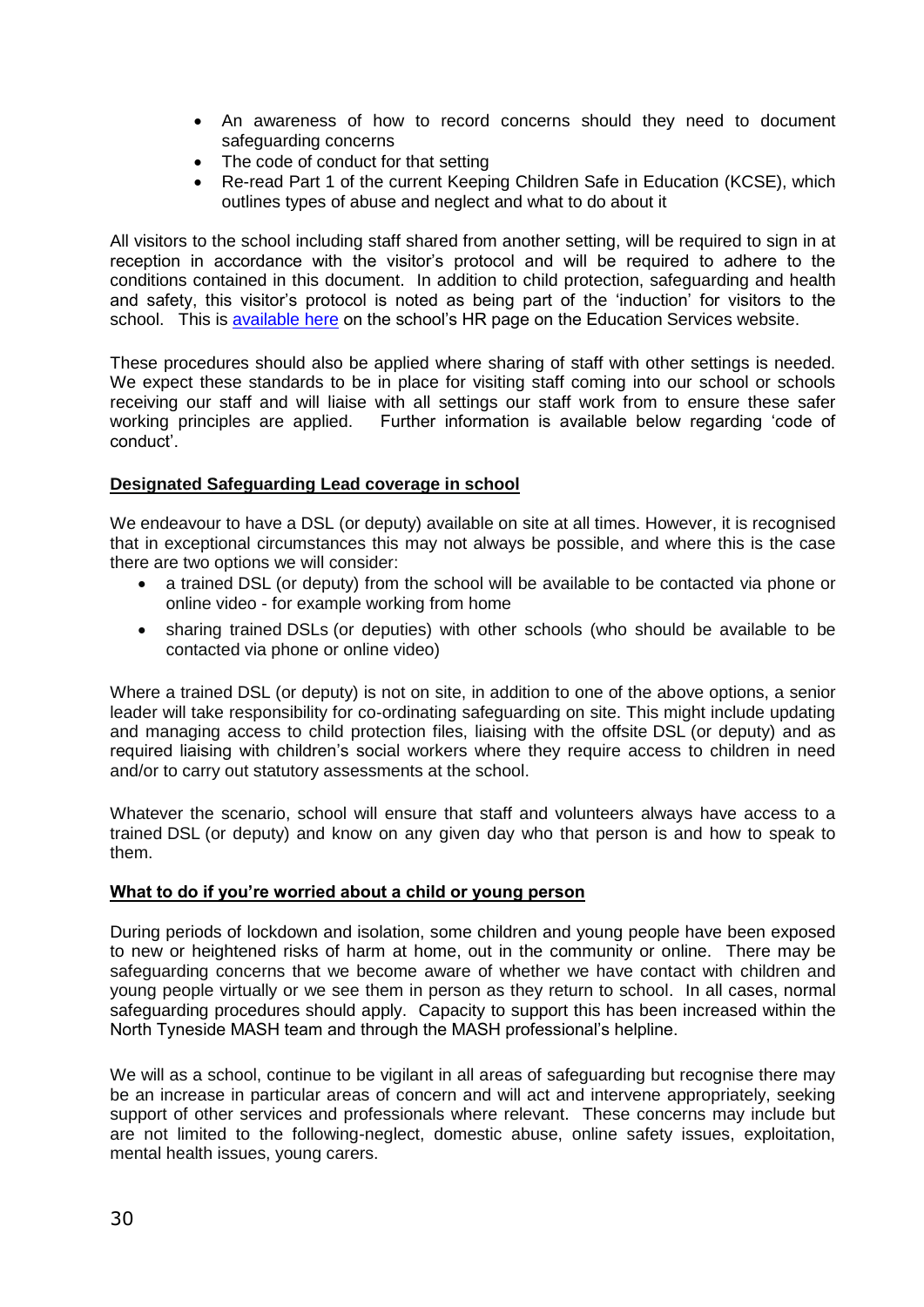We will ensure recording of safeguarding and welfare concerns for *all* children (whether they are in school or isolated at home) remains accurate by doing all we reasonably can to ask parents, carers and other multi-agency partners to advise of any changes regarding welfare, health and wellbeing that we should be aware of.

# **Also remember that**

- Children are also capable of abusing their peers including online and we will continue to manage any report of such abuse and offer support for victims in line with the principles as set out in Part 5 of [KCSE](https://www.gov.uk/government/publications/keeping-children-safe-in-education--2) regardless of the different circumstances we are operating in.
- Abuse can happen online.
- Prevent is a vital part of our work to safeguard children from radicalising influences, and it remains in operation in local authorities during this challenging time.
- Information about a pupil may sometimes only be shared with other staff on a need to know basis.

#### **Reporting concerns about a child/young person**

If you have concerns about a child's welfare,

- contact the available DSL (or deputy) in the first instance if available, even by phone as set out above. If not available, staff should then speak to another member of senior staff. This could be someone acting in place of the DSL.
- If a DSL or deputy DSL is not available and advice is needed, staff should call the **MASH professionals helpline** on **0191 643 5555.**
- If a safeguarding referral is needed (MASH advice line can support this decision), staff should ring the **Front Door number** on **0345 2000 109.**
- Report any actions to the DSL or deputy DSL as soon as is practically possible.
- Document all records of decisions made and actions taken.

#### **Working with others**

The school will continue to work with relevant multi-agency professionals regardless of the different circumstances we operate in to support pupils with child protection plans or any such agreed plans regarding pupil welfare. The school will work closely with those with special education needs such as those with Education, Health and Care Plans (EHCPs) and will make close links with the virtual school head (VSH) for looked-after and previously looked-after children to support any specific arrangements needed.

If a child needs to attend another setting, we will continue to ensure any relevant welfare and child protection information is appropriately shared ideally before the child arrives and, where that is not possible as soon as reasonably practicable. Where possible this will be between DSL/DDSLs or SENCOs (as appropriate) and if not, senior leaders will take responsibility. As a minimum the receiving setting should, as appropriate, be aware of the reason the child is vulnerable and any arrangements in place to support them, have access to a vulnerable child's EHC plan, child in need plan, child protection plan or, for looked-after children, their personal education plan and know who the child's social worker is (and, for looked-after children, who the responsible virtual school head is as they should manage this process for looked-after children).

We will continue to have appropriate regard to data protection law but understand that does not prevent the sharing of information for the purposes of keeping children safe. Further advice about information sharing can be found in part 2 of the current Keeping Children Safe in Education.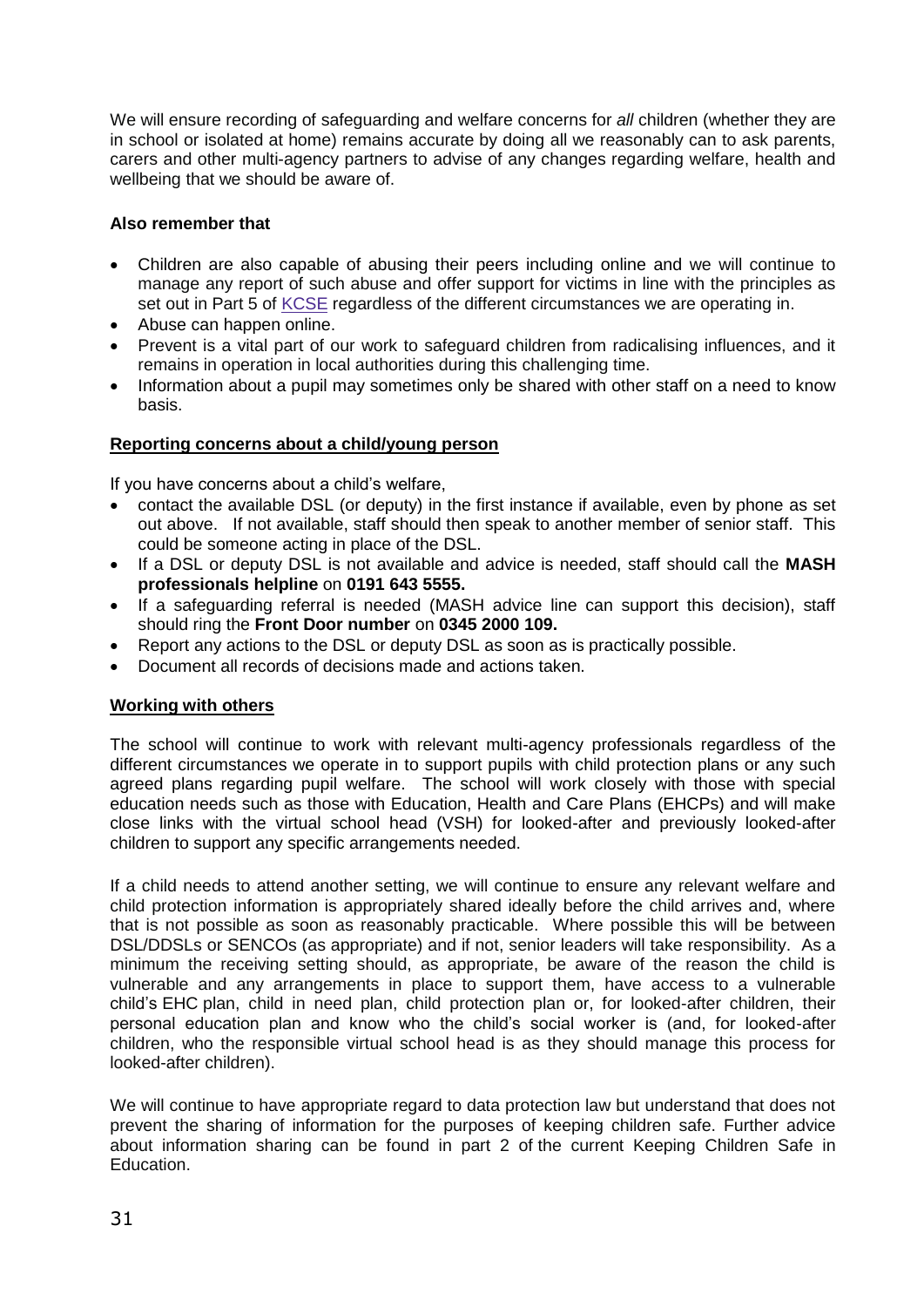Operation Encompass, a system which reports incidents of domestic violence to schools and Operation Endeavour, a system which reports incidents of missing children to schools will continue as normal but timings of the notifications to schools may vary slightly during periods of lockdown. As a school, we will consider these notifications for all children as usual but especially for children not currently in school to deem if the pupils involved are 'otherwise vulnerable' to decide if and what additional contact should be made in light of any new concerns.

#### **Attendance**

We understand that school attendance is a protective factor in many ways for children and especially where there are safeguarding concerns. Vulnerable children attendance is expected, where it is appropriate for them (that is, where there are no shielding concerns for the child or their household, and/or following a risk assessment for children with an EHC plan), so that they can gain the educational and wellbeing benefits of attending.

We will continue to work with relevant multi-agency partners and families to support appropriate attendance and returns to school when necessary. For pupils with an EHC plan, additional information on risk assessments is available through the North Tyneside SEND support service who can be contacted on 0191 6438684.

#### **Supporting pupils not in school**

The DSL/DDSL will provide support to teachers and pastoral staff to ensure that contact is maintained with children (and their families) who are not in school. It is important that all staff who interact with children, including online, continue to look out for signs a child may be at risk. Any such concerns should be dealt with as per the child protection policy and where appropriate referrals should still be made. To safeguard staff, calls should be via the school phones and devices. All contact including phone contact and/or doorstep visits should be documented.

Almost all children defined as vulnerable will already have an allocated Children's Services Family Partner or Social Worker and in addition to support from school, they will have their welfare monitored by Children's Services during periods of lockdown and isolation.

We will encourage all pupils to return to school after periods of lockdown and isolation. In circumstances where a parent/carer is concerned about their child attending school, will explore the reasons for this directly with the parent/carer and talk through these anxieties with them, following the advice set out by Public Health England.

We will also continue to follow up with any parent or carer whose child has been expected to attend and doesn't. To support the above, we will take the opportunity when communicating with parents and carers to confirm emergency contact numbers are correct and ask for any additional emergency contact numbers where they are available.

#### **Code of conduct/staff behaviour policy**

All school staff should already be aware of the school code of conduct including the need to both understand and report all low level concerns in terms of staff behaviour in school. Please continue to apply these principles and discuss any potential modifications with the head teacher, DSL or deputy DSL prior to any change in practices.

Staff should always maintain appropriate professional boundaries, avoid behaviour which could be misinterpreted by others and report and record any such incident to the head teacher, DSL/DDSL.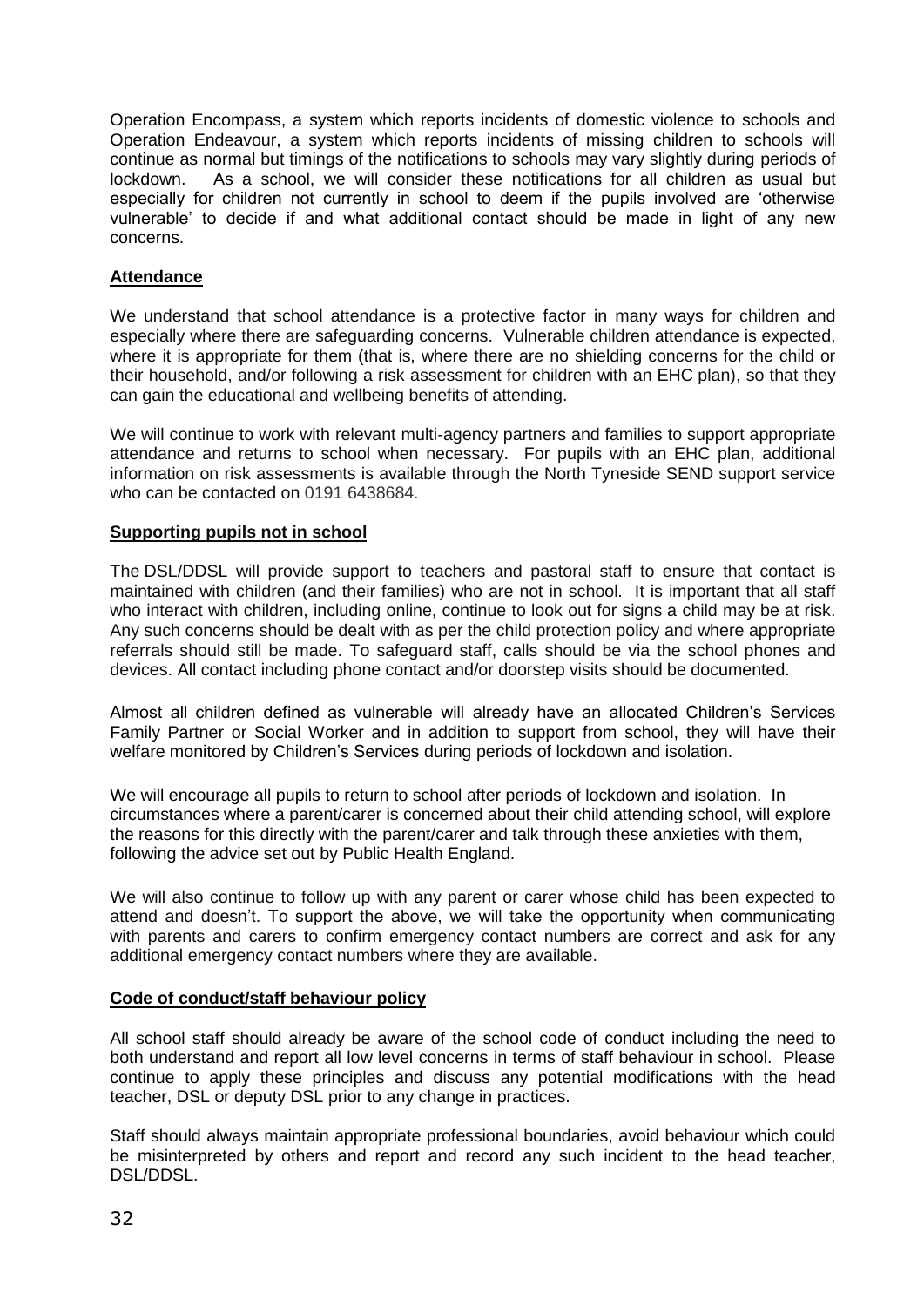We will update any visitors working in our school of our code of conduct and if you are working in a different setting, the DSL/DDSL should update you on their code of conduct as every school can have different safer working practices.

The Safer Recruitment Consortium who produce Guidance for Safer Working Practices have also developed an addendum to their main document. Both the original and the addendum are [available here](https://www.saferrecruitmentconsortium.org/)

Any remote contact or online teaching should follow the same principles as set out in the code of conduct and Acceptable Use Policy. School will ensure any use of online learning tools and systems are in line with privacy and data protection/GDPR requirements and safeguarding protocols.

#### **Whistleblowing**

If you have information that indicates that a staff member in school has engaged in unsafe or harmful behaviours, you have a duty to report this concern. This usually is reported to the Head Teacher. If at this time, they are not available, or if your concern is about the head teacher, contact the DSL/DDSL or you can report these concerns yourself to the Local Authority Designated Officer (LADO) who is contactable on the Front Door number 03452000109. You can also raise concerns with the NSPCC National Whistleblowing Helpline on 0800 028 0285 or Report Abuse in Education 0800 136 663.

#### **Online safety**

In compliance with the [Remote Education, Temporary Continuity Direction](https://assets.publishing.service.gov.uk/government/uploads/system/uploads/attachment_data/file/923539/Remote_Education_Temporary_Continuity_Direction_-__Explanatory_Note.pdf), we will provide remote education to pupils who are unable to attend school because they are complying with government guidance or legislation around coronavirus (COVID-19). This may mean increased online risks involving pupils, their peers and staff in a variety of contexts. Any reported online contact that causes a concern will be dealt with by following the school's safeguarding procedures. As a school, we recognise that each individual scenario may need a tailored response to an online issue which may vary from contact with parents/carers, children's social care and/or the police. We have reviewed our Acceptable Use policy, IT policy and other associated policies (e.g. social media policy) at this time and have reminded staff about adhering to acceptable online conduct, use of devices, their virtual working environment, reporting and documenting issues and social media posts/profiles. As a school we have considered the advice issued from the local authority on *Safeguarding in Remote Learning* and follow the guidance [available here](https://www.gov.uk/guidance/safeguarding-and-remote-education-during-coronavirus-covid-19) which includes information and links on the following areas.

- Safeguarding pupils and teachers online
- Reporting concerns
- Communicating with parents, carers and pupils
- Virtual lessons and live streaming
- Providing pastoral care remotely
- Personal data and GDPR
- Acceptable Use

#### **Further guidance**

As a school, we will face unique challenges during this time. Where reasonably possible and where relevant, the DSL/DDSL will consider these challenges in a child protection context and reflect them in the child protection policy as appropriate. This may include but is not limited to the following.